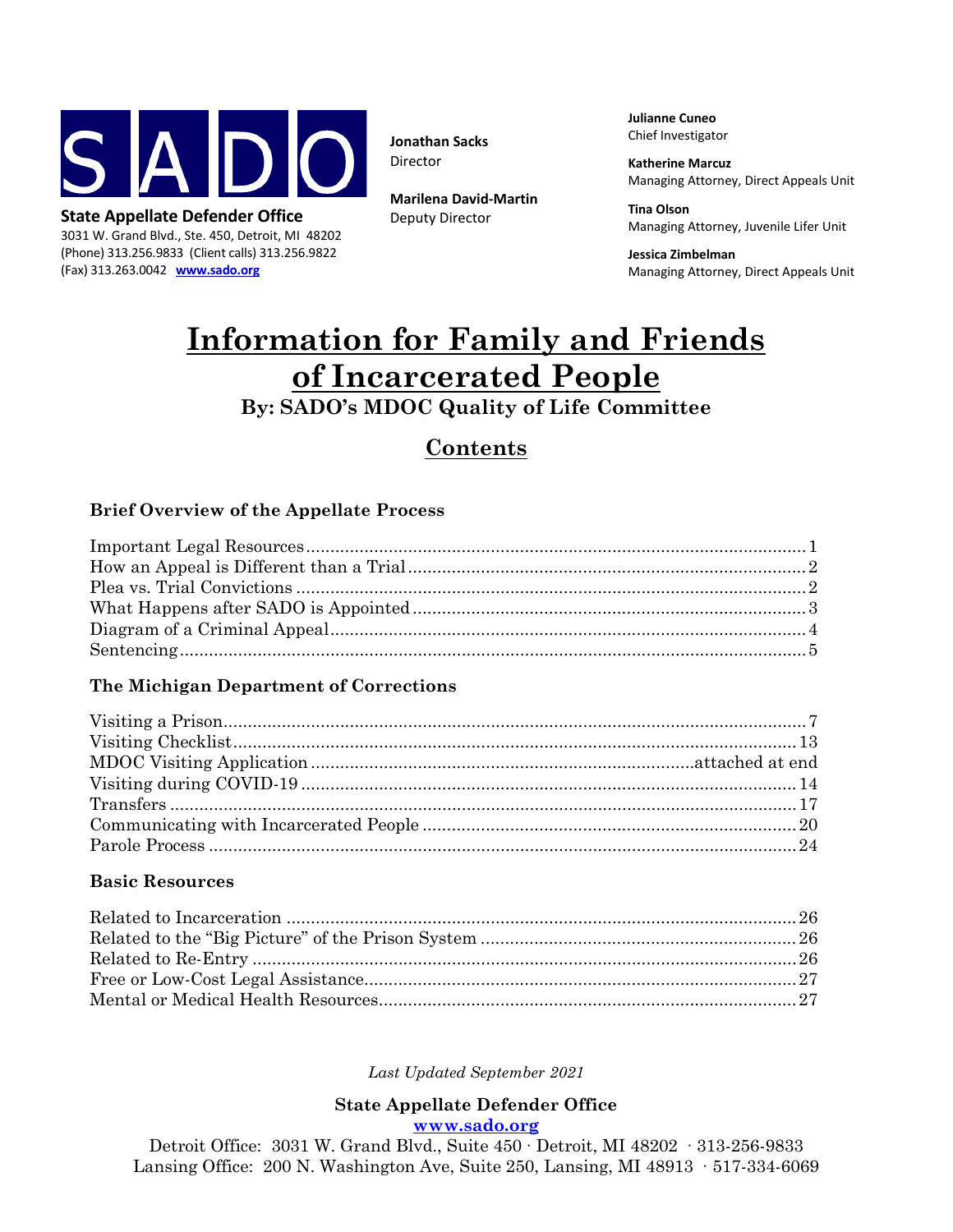# **IMPORTANT LEGAL RESOURCES**

- **State Appellate Defender Office (SADO):** [www.sado.org:](http://www.sado.org/) SADO represents approximately 25% of Michigan's indigent people appealing felony convictions throughout the State. SADO's website provides a vast amount of information on indigent criminal appeals and self-help resources.
	- o **SADO's Re-Entry Services Locator**: <http://www.sado.org/locate/reentry> SADO has compiled a database of agencies that may be able to help formerly incarcerated people with various needs they have immediately following their release from prison. The database is searchable by county and by particular need (i.e., housing, employment, transportation, legal aid, etc.)
	- o **SADO's Information for Families and Self-Help Resources**: [http://www.sado.org/Page/24/Self](http://www.sado.org/Page/24/Self-Help)-[Help](http://www.sado.org/Page/24/Self-Help)
- **Michigan Appellate Assigned Counsel System (MAACS)**: 517-334-1200: Administers the system for assigning private counsel to approximately 75% of Michigan's indigent people appealing felony convictions. (If your loved one is not represented by SADO on appeal, chances are they are represented by a MAACS lawyer).
- **Michigan Court of Appeals**: <http://courts.mi.gov/courts/coa>: Check the status of the appeal in the Court of Appeals and Supreme Court and view the docket sheet for active and non-active appeals
- **Offender Tracking Information System:** [OTIS](http://mdocweb.state.mi.us/otis2/otis2.aspx): Michigan Department of Corrections website that lists each incarcerated person and their current convictions
- **Michigan Department of Corrections (MDOC):** <http://www.michigan.gov/corrections>: Contains comprehensive information on internal policies and procedures of, such as what type of mail can be sent and what cannot, and contains a wealth of [information for families](http://www.michigan.gov/corrections/0,4551,7-119-68854_68856_63694---,00.html)[.](http://www.michigan.gov/corrections/0,4551,7-119-68854_68856_63694---,00.html)
- **Michigan Court Rules:** Contains rules regarding all aspects of criminal procedure and appeals: [Online Court Rules](http://www.courts.michigan.gov/courts/michigansupremecourt/rules/pages/current-court-rules.aspx).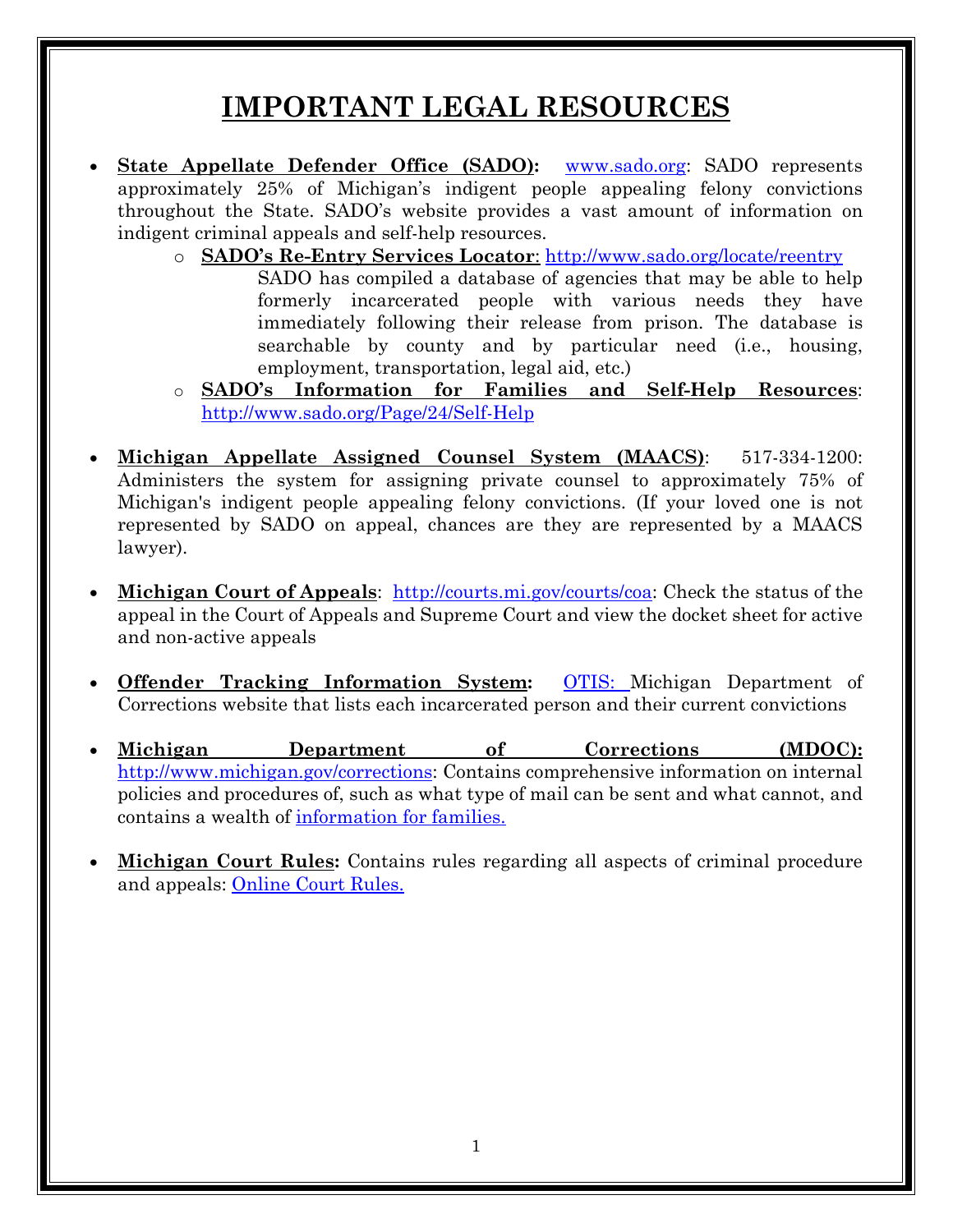# **THE PROCESS OF A CRIMINAL APPEAL**

#### **Your loved one was convicted and cannot afford a lawyer for an appeal. Now what?**

- Within 42 days from the date of sentencing, the person must sign and return to the court the following form: Notice of Appellate Rights and Request for Appointment of Counsel.
	- o Note: It is very important that the form be filed within 42 days of sentencing, See MCR 7.204(2). If the person did not timely file the form, a lawyer should be consulted about options.
- The trial court will then issue a Claim of Appeal and Order Appointing Counsel if convicted by trial or an Order Regarding Appointment of Appellate Counsel if convicted by plea.
	- o If you are unsure of whether this has been done, you can search the Court of Appeals website to see the docket for a trial case or call the circuit court clerk's office for a plea case.
- Counsel will be appointed to the case.

#### **What is an appeal?**

- The purpose of on appeal is to identify **legal errors** that happened in the circuit court that resulted in an unfair result.
- A trial is very different from an appeal.
- An appeal may involve challenging the validity of the conviction or sentence or both.
- The goal of an appeal is to correct the error usually this means a new trial or a correction of an invalid sentence. Rarely would it mean the case is dismissed and the client goes home.
- For plea cases, if plea withdrawal is granted, the person would be facing the original charges all over again, so there is risk.
- Appeals take a long time and fast results should not be expected.

### **Was your loved one convicted by trial or by plea?**

- **If by trial**, then the appeal is **by right** (which means the Court of Appeals must hear the appeal)
	- o Any legal errors that occurred at trial can be raised
	- o Facts established at trial can rarely be challenged but there is room to expand the record to try to add more facts.
- **If by plea**, then the appeal is **by leave** (which means we must ask the Court of Appeals to hear the appeal and they can decide if they will or not)
	- o Issues that can be raised are limited because the nature of a plea means that challenges to the evidence are generally waived. Options include: (1) plea withdrawal - arguing that something was wrong with the plea taking procedure, for example, if the plea was not made "knowingly, intelligently and/or voluntarily" according to legal standards; (2) sentencing errors – arguing that the sentence is legally invalid. Without a legal error, there is no opportunity to ask the judge or Court of Appeals to take a second look at the sentence (i.e. there is no such thing as a motion for a time-cut, or time off of a prison sentence for good behavior).
	- o Risk: Appeals following a plea always involve some amount of risk. If an individual is allowed to withdraw their plea, then the case starts all over again. The individual must face all the original charges again. The prosecutor is not obligated to offer a new plea deal and the case will likely proceed to trial. If a resentencing is granted the sentencing judge can consider any new bad information that may have occurred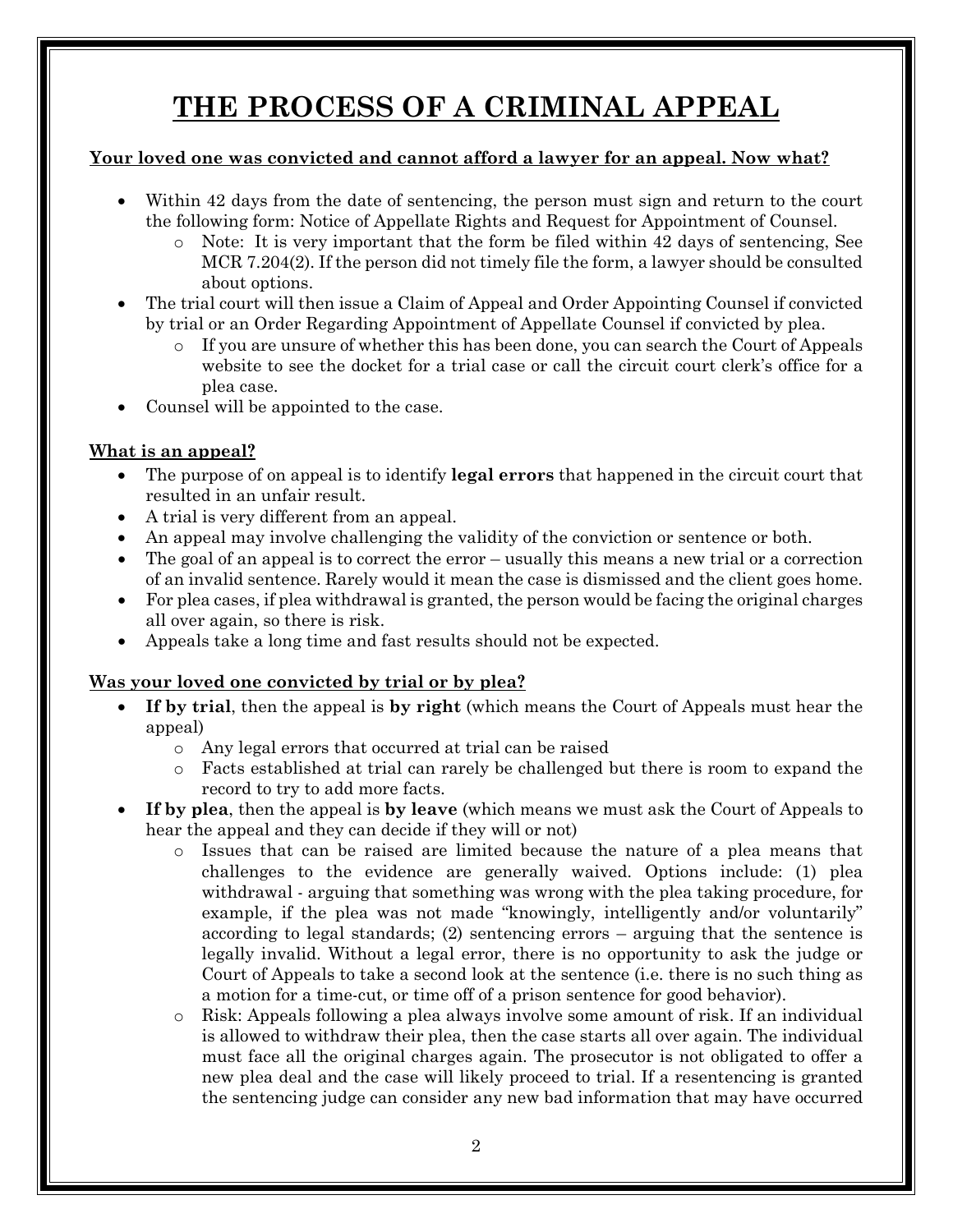since the first sentence (new felonies or tickets while incarcerated). An attorney's job is to properly advise the client of the risk.

### **What happens after SADO is appointed as counsel?** (Will vary if non-SADO case)

- SADO orders all trial court records (transcripts, court file)
	- o For trial cases, the court reporter has **91 days** to file the trial and sentencing transcripts from the order appointing counsel. A particular SADO attorney will not be assigned to a trial case until the transcripts have been received. It could be 3-4 months after the court appoints counsel that a specific lawyer will be assigned.
	- o For plea cases, the court reporter has 28 days to file the plea and sentencing transcripts from the order appointing counsel. A SADO attorney will be assigned to a plea case anywhere from 2 weeks to 4 months after the court appoints counsel.
- After a specific SADO attorney is assigned to the case, the attorney reads the file, conducts legal research, and begins investigation if needed.
- **At that point, the attorney will schedule a personal interview with the client to discuss the appeal.** Note that attorneys typically do not discuss the case with their clients prior to reading the file because they have incomplete information at the time. Attorneys may not be able to speak to families until after they visit and get permission from the client.
- Attorney files the appropriate appellate pleading:
	- o The deadline for filing an appeal of a trial conviction is **56 days** from the date that the last transcript was filed. Attorneys frequently receive an additional **56-day** extension and can receive other extensions in certain circumstances.
	- o The client may be able to file their own supplemental brief raising issues they wish to raise, but that should be discussed thoroughly with their attorney. These client pleadings are often called "Standard 4 Briefs" or "Pro Per" or "Pro Se" pleadings.
	- o The deadline in plea cases is **6 months** from the date of sentence regardless of whether transcripts have been filed. There are no extensions allowed!
	- o In certain other circumstances, the deadline may be shorter based on things like when the transcripts are filed or if the assigned attorney is the second or third attorney appointed for the appeal.

### **What happens after the appeal is filed?**

- The attorney will send the client a copy of the brief that was filed.
- The prosecutor will have an opportunity to file a response brief and if the prosecutor files a brief, the attorney will send the client a copy.
- If the pleadings have been filed in the trial court, a hearing will be scheduled, usually within a month or so, and the court will make a ruling on the case. If the pleadings have been filed in the Court of Appeals, there can be a very long waiting period before the court schedules "Oral Arguments."
- Oral Arguments are public and the public is welcome to attend. For most of 2020 and 2021 the arguments have been on Zoom and available on the Court's YouTube page. The lawyers argue their briefs before a panel of three judges. The judges will issue a written decision sometime after oral argument, anywhere from weeks to a year later.
- If the appeal is successful, the client may get a resentencing, plea withdrawal or a new trial. But the prosecutor can appeal, which will prolong the appeal process.
- If the appeal is denied, the appeal can continue to the Court of Appeals or Michigan Supreme Court. The attorney may or may not represent the client in a further appeal.
- The attorney will continuously keep the client notified about developments with the case.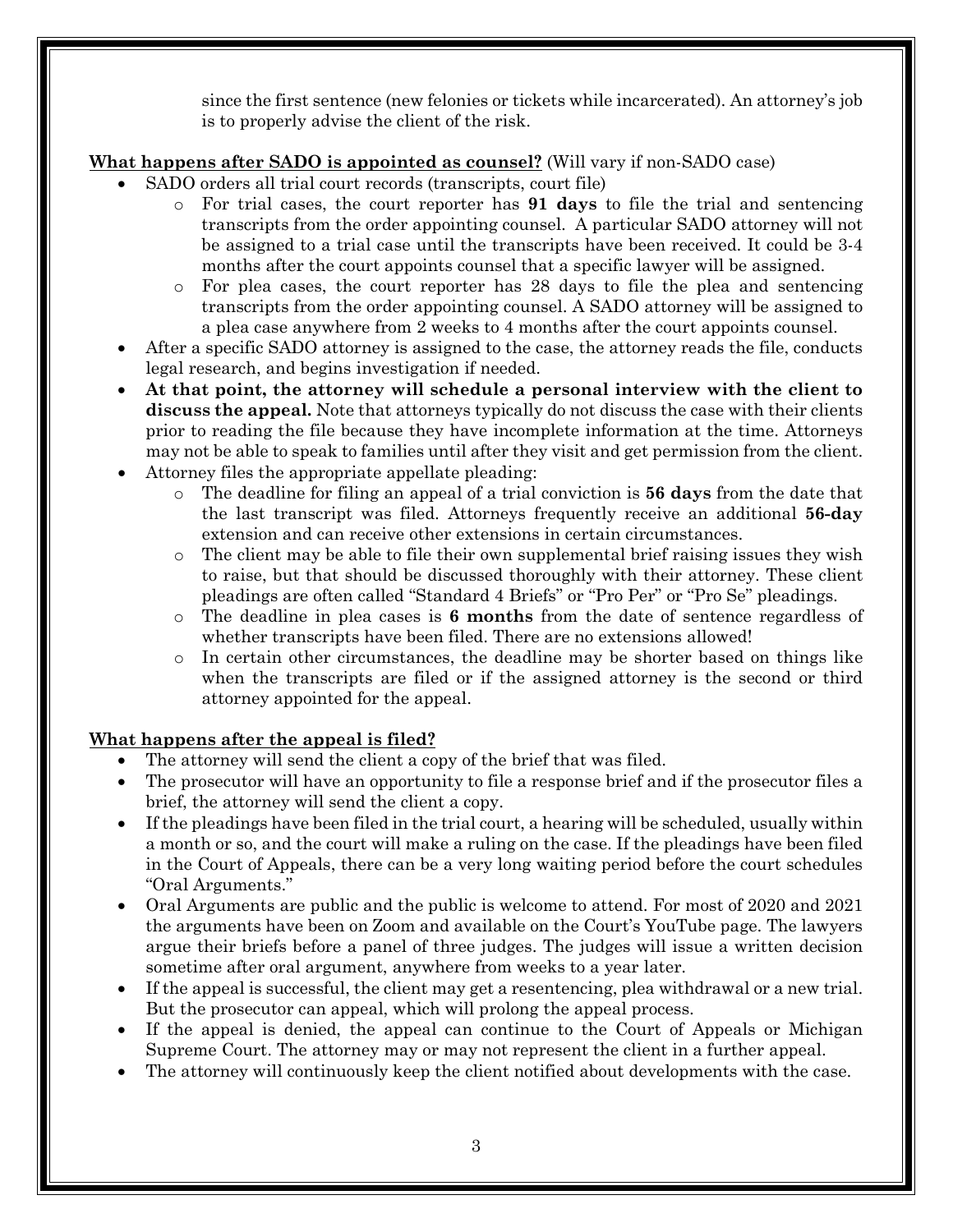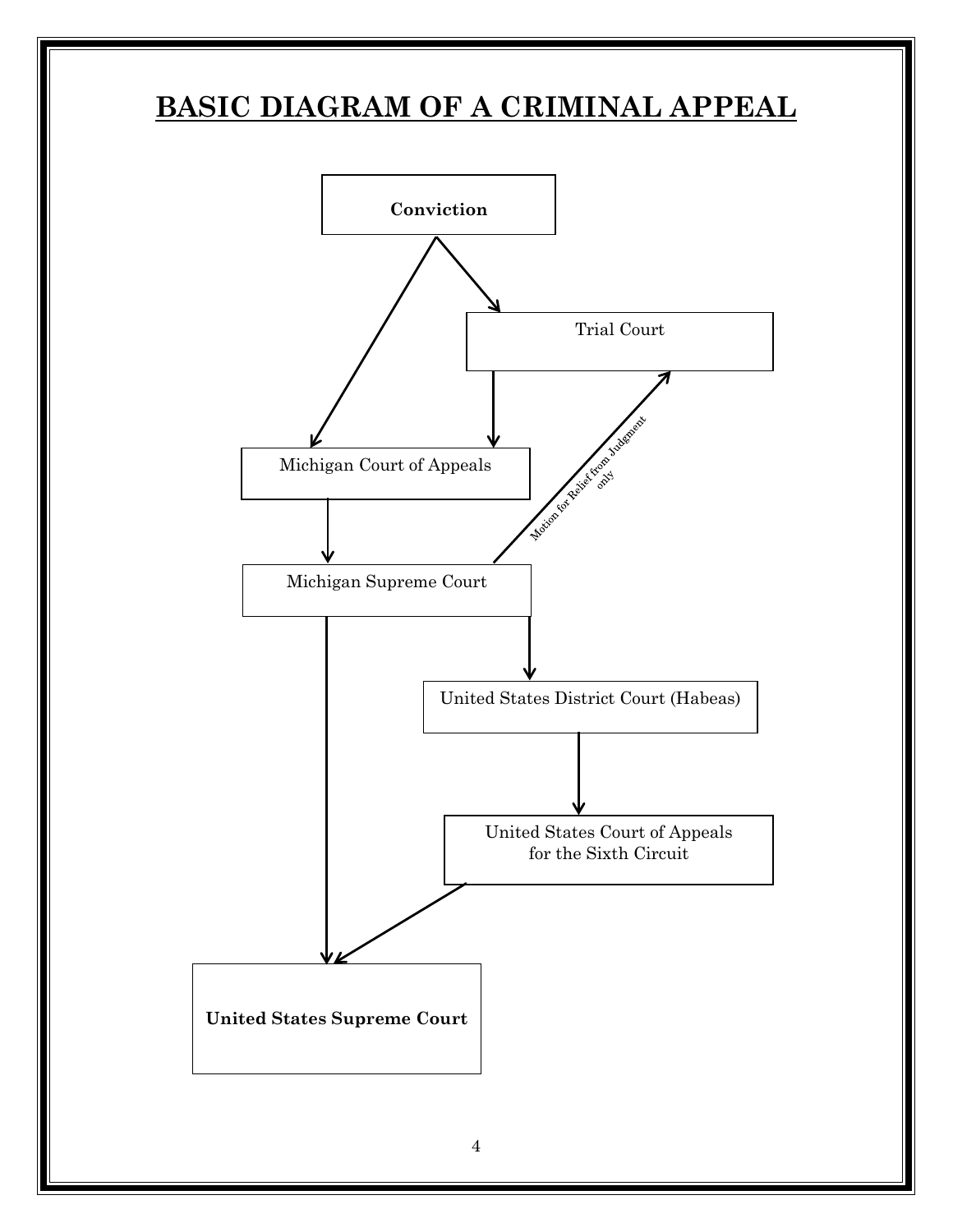# **FELONY SENTENCING**

When a person is sentenced for a felony in Michigan, they are given a "minimum term" and a "maximum term." (There are limited circumstances where a person might get a flat term of years. For example, felony firearm carries a mandatory flat two-year prison sentence where a person serves their term in prison and there is no parole board review or any term of parole).

Minimum Term (usually within the sentencing guidelines range)

- The judge sets the minimum number of years the person must stay in prison.
- A person is not eligible for parole until they reach their minimum sentence date. You can find a person's parole eligibility date (or "earliest release date") on [OTIS](http://mdocweb.state.mi.us/otis2/otis2.aspx).
- The minimum term usually comes from a range that is set by the sentencing guidelines. The range is determined by assessing points for prior crimes (Prior Record Variables/PRV Level) and points for things that happened to aggravate the sentencing offense (Offense Variables/OV Level) (use of a weapon, injury, number of victims, etc.). The guidelines are advisory only, meaning a judge can sentence outside the range, if it is "reasonable."
- The court first selects the grid corresponding to the type of offense, then uses the PRV and OV points to determine a cell on the grid, which determines the range for the minimum sentence. A sample grid can be found below, and the complete Michigan Sentencing Guideline Manual can be found by clicking h[ere.](https://mjieducation.mi.gov/documents/sgm-files/94-sgm/file)

|                             |          |       |            |     |              | <b>PRV Level</b> |              |     |              |     |            |     |                           |
|-----------------------------|----------|-------|------------|-----|--------------|------------------|--------------|-----|--------------|-----|------------|-----|---------------------------|
| OV<br>Level                 | A        |       | B          |     | C            |                  | D            |     | E            |     | F          |     | Offender<br><b>Status</b> |
|                             | 0 Points |       | 1-9 Points |     | 10-24 Points |                  | 25-49 Points |     | 50-74 Points |     | 75+ Points |     |                           |
| I<br>$0 - 9$<br>Points      | $\bf{0}$ | $18*$ | 12         | 20  |              | 40               | 36           | 60  | 51           | 85  |            | 120 |                           |
|                             |          | 22    |            | 25  | 24           | 50               |              | 75  |              | 106 | 72         | 150 | HO2                       |
|                             |          | 27    |            | 30  |              | 60               |              | 90  |              | 127 |            | 180 | HO <sub>3</sub>           |
|                             |          | 36    |            | 40  |              | 80               |              | 120 |              | 170 |            | 240 | $HO4$ <sup>T</sup>        |
| П<br>$10 - 24$<br>Points    | 12       | 20    |            | 25  |              | 50               |              | 85  | 72           | 120 | 78         | 130 |                           |
|                             |          | 25    | 15         | 31  |              | 62               |              | 106 |              | 150 |            | 162 | HO2                       |
|                             |          | 30    |            | 37  | 30           | 75               | 51           | 127 |              | 180 |            | 195 | HO <sub>3</sub>           |
|                             |          | 40    |            | 50  |              | 100              |              | 170 |              | 240 |            | 260 | $HO4$ <sup>T</sup>        |
| Ш<br>25-34<br>Points        | 15       | 25    |            | 35  | 36           | 60               | 57           | 95  | 78           | 130 | 84         | 140 |                           |
|                             |          | 31    | 21         | 43  |              | 75               |              | 118 |              | 162 |            | 175 | HO2                       |
|                             |          | 37    |            | 52  |              | 90               |              | 142 |              | 195 |            | 210 | HO <sub>3</sub>           |
|                             |          | 50    |            | 70  |              | 120              |              | 190 |              | 260 |            | 280 | $HO4$ <sup>T</sup>        |
| IV<br>35-49<br>Points       | 21       | 35    |            | 40  | 45           | 75               | 72           | 120 | 84           | 140 | 87         | 145 |                           |
|                             |          | 43    |            | 50  |              | 93               |              | 150 |              | 175 |            | 181 | HO2                       |
|                             |          | 52    | 24         | 60  |              | 112              |              | 180 |              | 210 |            | 217 | HO <sub>3</sub>           |
|                             |          | 70    |            | 80  |              | 150              |              | 240 |              | 280 |            | 290 | $HO4$ <sup>T</sup>        |
| $\bf{V}$<br>50-74<br>Points | 24       | 40    |            | 60  | 51           | 85               | 78           | 130 | 87           | 145 | 99         | 160 |                           |
|                             |          | 50    | 36         | 75  |              | 106              |              | 162 |              | 181 |            | 200 | HO2                       |
|                             |          | 60    |            | 90  |              | 127              |              | 195 |              | 217 |            | 240 | HO <sub>3</sub>           |
|                             |          | 80    |            | 120 |              | 170              |              | 260 |              | 290 |            | 320 | $HO4$ <sup>T</sup>        |
| VI<br>$75+$<br>Points       | 36       | 60    |            | 75  | 57           | 95               | 84           | 140 | 99           | 160 | 117        | 160 |                           |
|                             |          | 75    | 45         | 93  |              | 118              |              | 175 |              | 200 |            | 200 | HO2                       |
|                             |          | 90    |            | 112 |              | 142              |              | 210 |              | 240 |            | 240 | HO <sub>3</sub>           |
|                             |          | 120   |            | 150 |              | 190              |              | 280 |              | 320 |            | 320 | HO4                       |

 $^\dagger$  Certain fourth habitual offenders may be subject to a mandatory minimum sentence of 25 years' imprisonment. See MCL 769.12(1)(a),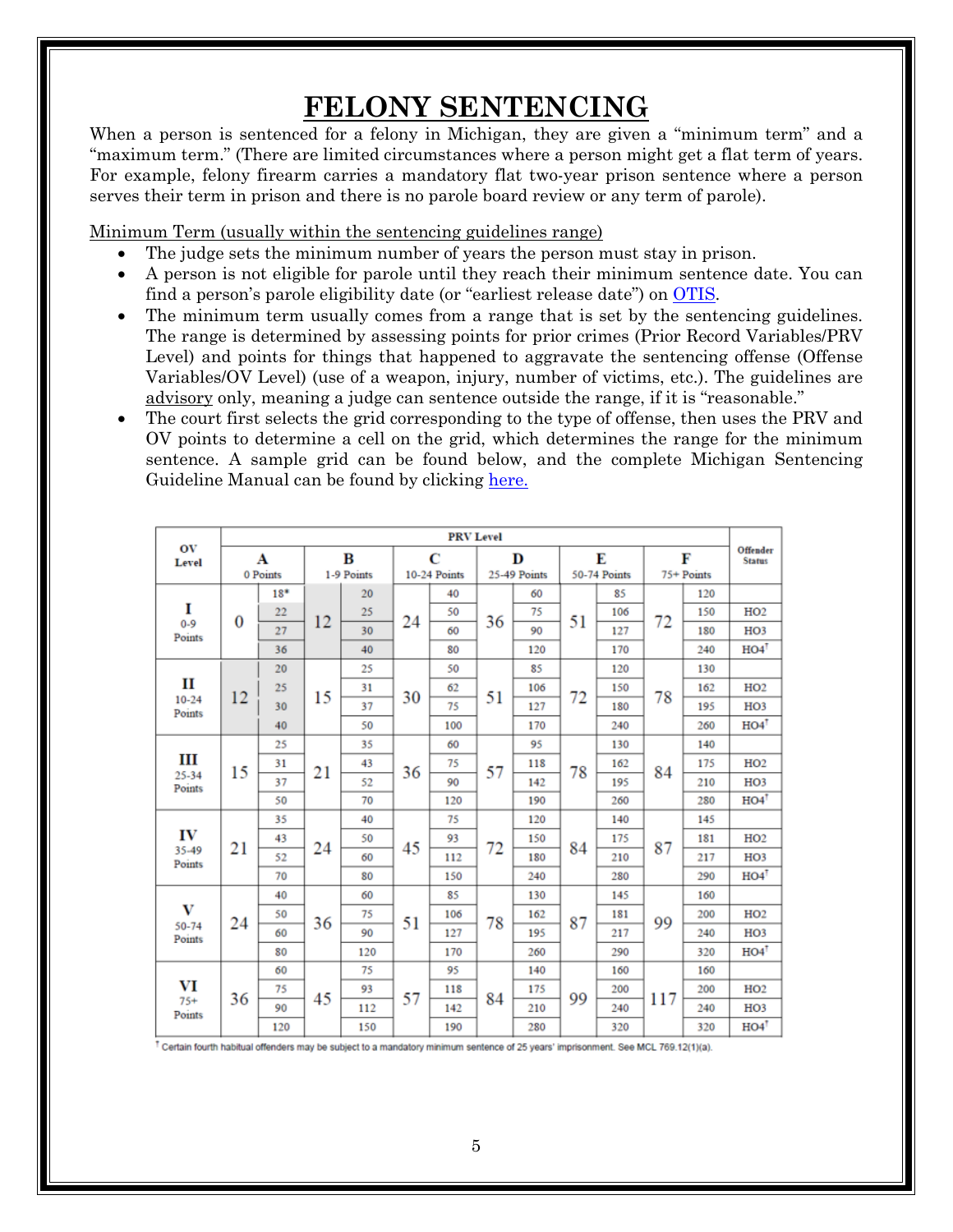#### Maximum Term

The maximum sentence is most-often determined by statute, although there are exceptions where a judge sets a maximum term as well. Once a person reaches their maximum sentence, the parole board has no power to keep that person in prison any longer.

#### Sentence Enhancements

- Sentence enhancements can increase the sentencing guideline range.
- A sentence enhancement is typically applied when a person has prior felonies.
- The most common is the "habitual offender enhancement:" a habitual offender  $2<sup>nd</sup>$  has one prior felony, a habitual offender  $3<sup>rd</sup>$  has two, and a habitual offender  $4<sup>th</sup>$  has three or more.
- The habitual offender sentence enhancements permit an increase in the top of the sentencing guidelines range (note the HO2, HO3, and HO4 on the grid) and an increase in the maximum penalty.
- Another typical enhancement, the  $2<sup>nd</sup>$  or subsequent controlled substance offender enhancement, permits doubling of the sentencing guidelines range and increasing the maximum possible penalty. These increases are not mandatory, even if the enhancement applies – a judge has the option to impose or to not impose the increases at sentencing.

#### Bargained-for Sentences in Plea Cases

- Many people can and do include sentencing provisions as a term of their plea bargain. Some bargain for a specific term of years (i.e. 5-year minimum), some may bargain for a sentence in the bottom half or very bottom of the range, etc.
- If the person receives the sentence they bargained-for, even if it is outside the sentencing guidelines range, they generally cannot successfully challenge the sentence on appeal.

#### Early Release

If a person is sentenced to **jail or probation**, they may receive good-time or other incentives which may permit early release. A person sentenced to **prison** has no option for early release (there is no good time, disciplinary credit or time-cut option for a prison sentence). For people whose offenses occurred prior to 1999, there may be limited opportunities to earn credit against their sentence and be parole eligible earlier.

#### Parole Eligibility

- A person is eligible for review by the parole board when they reach their minimum term. Usually the file review and any interview will occur within a few months before the end of the minimum term or earliest release date.
- The person will receive a decision in writing and notice of the next review date if they are denied parole (if they are "flopped"). The Parole Board determines (at its discretion) the actual release date.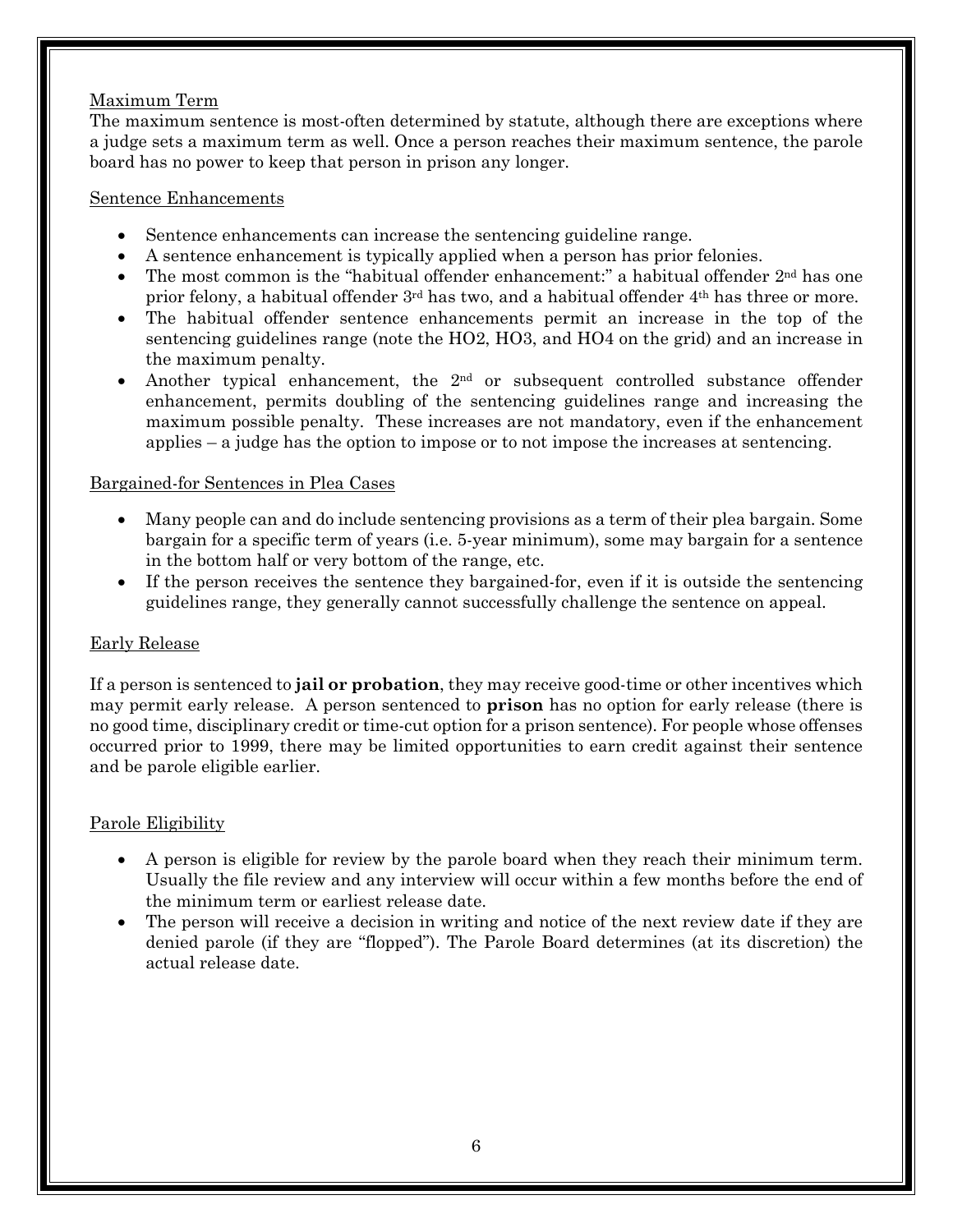# **VISITING A PRISON**

*Visiting a prison can be an intimidating process. We have included some tips here to hopefully make your visit smoother, and answer questions you may have about the process in general.* \**PLEASE NOTE: Policies can change at any time and for any reason. Please call the facility ahead of time, especially if it is your first visit, to get complete, up-to-date information.\* Note the attachments to the package regarding visiting during COVID-19.*

#### **Who Can Visit**?

- 1. Persons approved for placement on the incarcerated person's approved Visitors List.
- 2. The Visitor's List includes immediate family members and no more than 10 other people the incarcerated person wants to allow for visits.
	- a. Immediate family members: grandparent, parent, stepparent, spouse, mother-inlaw, father-in-law, child, step-child, grandchild, sibling, step-sibling, and halfsibling. An aunt and uncle can be added if adequate verification is provided that they served as a surrogate parent.
- 3. The following people can visit without being on the List, unless they are related by blood or marriage, on probation or parole as a result of a felony, or another incarcerated person:
	- a. Qualified clergy
	- b. Volunteer in an outreach program sponsored by an external religious organization
	- c. Attorney or attorney's representative, on official business
	- d. Someone from the legislative, judicial, or executive branch of government; consulate general.
	- e. Department of Health and Human Services or Friend of the Court employee who is facilitating a visit between the incarcerated person's child and the incarcerated person.
	- f. NOTE: These visits are not counted as one of the incarcerated person's regular visits.
- 4. The incarcerated person gives the List to housing unit staff. Immediate family members can be added/deleted by the incarcerated person at any time. Other names can be added/deleted by the incarcerated person at least once every six months.

#### 5. Number of Visits:

- a. Level I: 8 per month
- b. Level II: 7 per month
- c. Level IV: 5 per month
- d. Level V: 4 per month
- e. Segregation: 4 per month
- f. STG I: 3 per month; STG II: 2 per month.
- g. RSAT parolees: 7 per month
- h. Weekend visits: At Level I, the facility may permit any or all allowed visits to occur on a weekend; At Level II and above, only two of the allowable visits may be on a weekend.

#### **Applying to Visit**:

1. Each person named on the Visitor List must complete the MDOC Visiting Application and submit it to the facility where the incarcerated person is housed.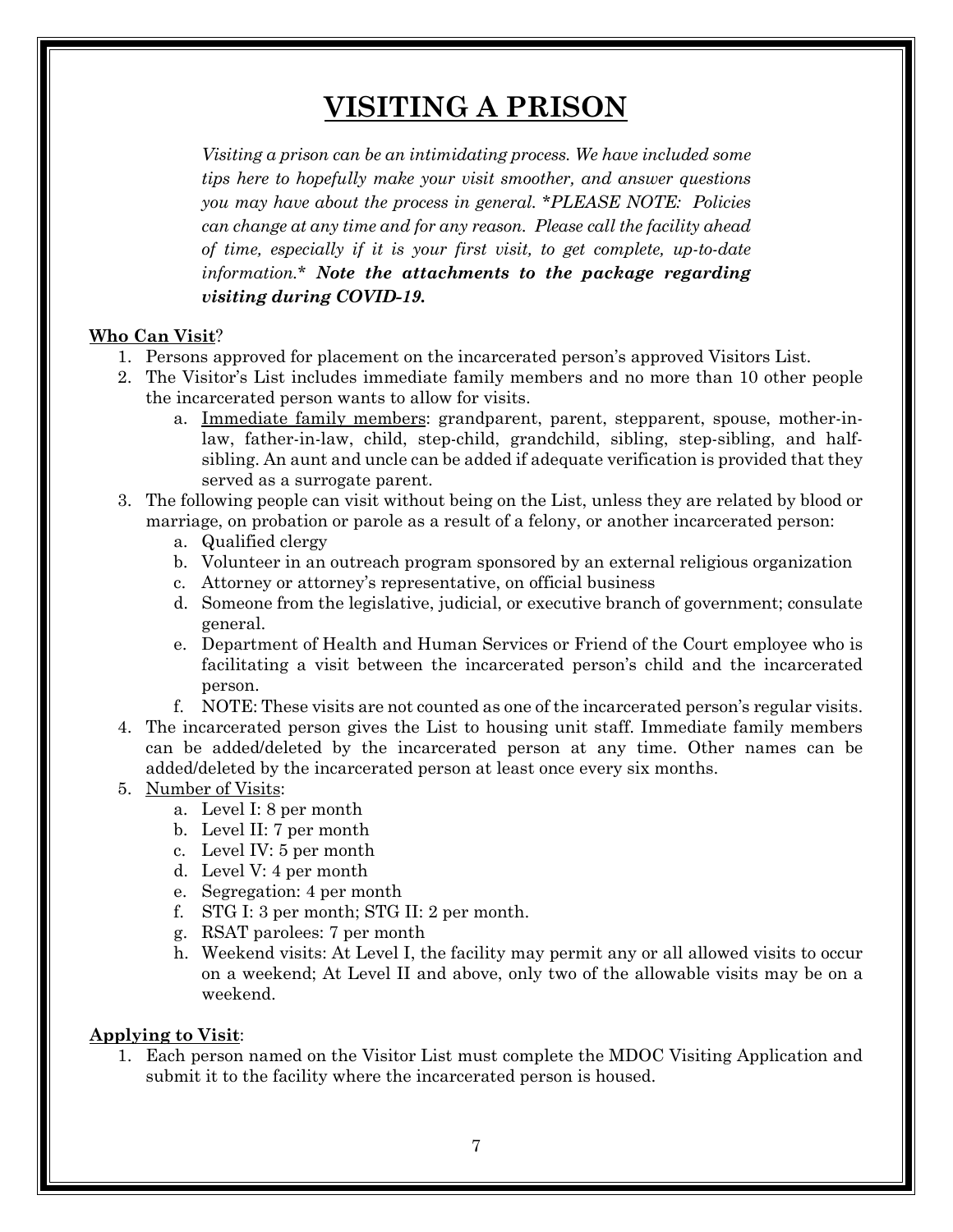- a. A Visitor's Application is attached and can be found online at: [http://www.michigan.gov/documents/corrections/CAJ](http://www.michigan.gov/documents/corrections/CAJ-103_MDOC_Visiting_Application_222547_7.pdf)-[103\\_MDOC\\_Visiting\\_Application\\_222547\\_7.pdf](http://www.michigan.gov/documents/corrections/CAJ-103_MDOC_Visiting_Application_222547_7.pdf)
- b. **Tip:** Include self-addressed, stamped envelope with your application. If no envelope is provided, the proposed visitor is only notified of a denial.
- 2. Once the Visitor List and Visiting Application are submitted, facility staff will determine if the proposed visitor is eligible approval to visit.
- 3. To be approved, the visitor cannot be:
	- a. Under a current visitor restriction;
	- b. An incarcerated person or formerly incarcerated person in any jurisdiction. But, an immediate family member may be approved by the Warden;
	- c. On parole or probation as a result of a felony conviction. Immediate family member may be approved by the Warden and written approval from the supervising field agent;
	- d. Under 18, unless the visitor is an emancipated minor, or the child, step-child, grandchild, sibling, step-sibling, or half-sibling of the incarcerated person. Minors cannot visit if:
		- i. There is a court order prohibiting visits between the child and incarcerated person;
		- ii. Parental rights of the incarcerated person have been terminated; or
		- iii. The incarcerated person has been convicted of child abuse, criminal sexual conduct, or any other assaultive or violent behavior against the child or sibling of the child, unless an exception has been granted by the Director upon request of the Warden.
	- e. On another's incarcerated person's approved visitors list, except as an immediate family member.

#### **Denial and Removal from List:**

- 1. The Warden has broad authority to deny approval to visit, based on the safety/security of the facility, protection of the public, previous violations of visiting room rules, or for other reasonable causes.
- 2. If a visitor is denied, the visitor will be provided with a copy of the denied Application, which includes, in writing, the reason for denial.
- 3. Appealing a Denial: A proposed visitor may submit a written request for reconsideration to the Warden.
- 4. Removal from a List:
	- a. A person can request to be removed from the list by writing to the facility.
	- b. The MDOC must remove a visitor from the list if the MDOC receives reliable information the visitor is no longer eligible. Both the incarcerated person and visitor will be notified in writing of the reasons for removal.
		- i. Appealing a Removal: The incarcerated person may appeal through the grievance process. The visitor may submit a written request for reconsideration to the Warden.

#### **Arriving at the Correctional Facility**:

- 1. If it is your first visit, bring a copy of the approved visitor application. This is not required, but could be helpful.
- 2. Up to 5 people may visit an incarcerated person at a time, not including children under 2 years of age.
- 3. Identification: All visitors must have picture identification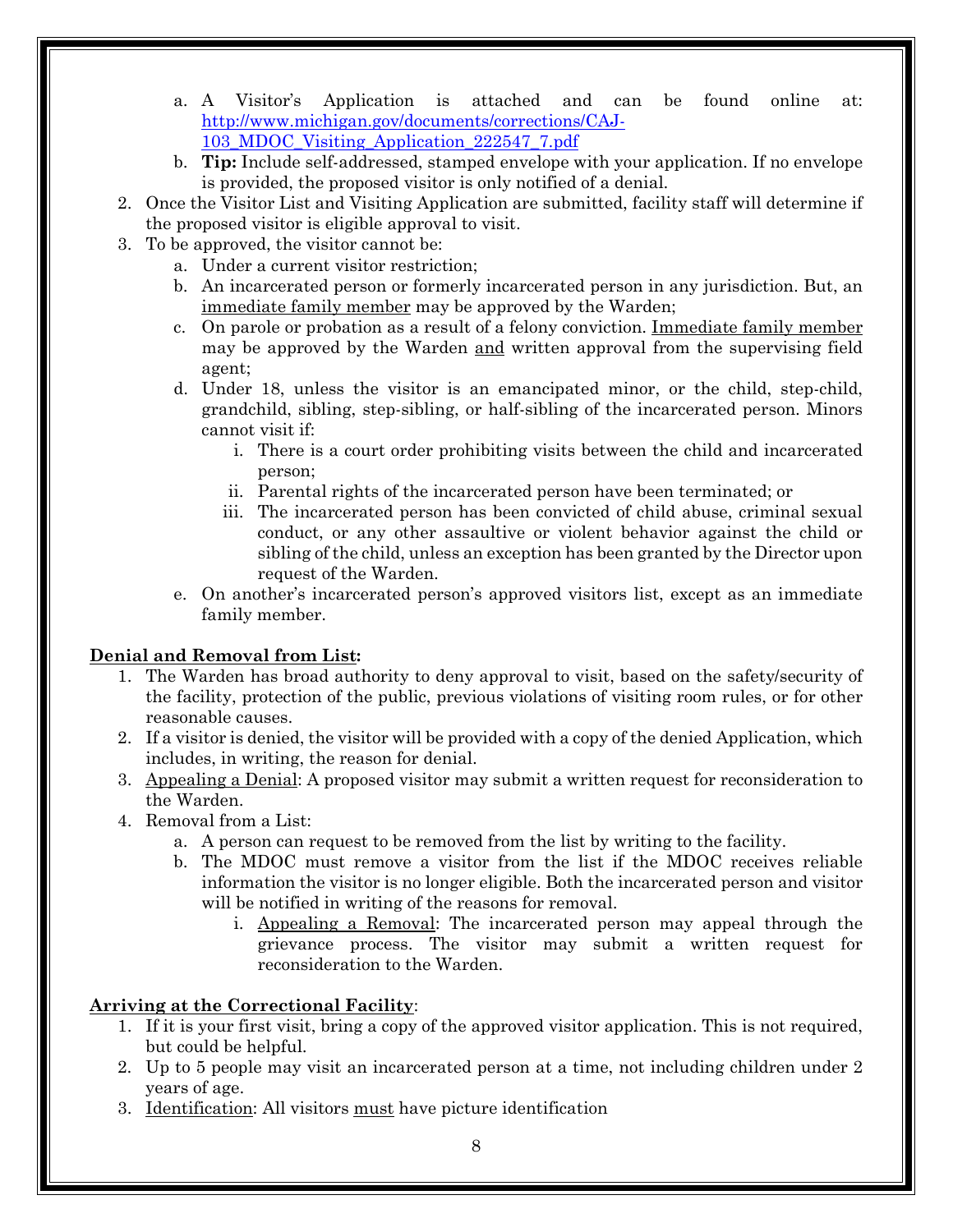- a. For visitors under 18 without a picture ID, a birth certificate, certification of adoption or court order establishing paternity must be used and presented.
- b. Visitors are given a badge, which must be worn and visible at all times. It is turned in at the end of a visit. Black light hand marking system will also be used.

#### 4. Searches

- a. All visitors will be searched before being admitted to the visiting area by a MDOC staff member of the same sex as the visitor. The search includes: visitor's clothing, pat down of all areas covered by clothing, removal of their shoes and socks and opening of their mouth to allow for inspection. Prostheses and/or wig must also be searched.
- b. A visitor who brings a baby must change its diaper, using a disposable diaper supplied by the institution, in the presence of a staff person prior to the visit.
- c. Any personal property taken inside the secure perimeter of a facility will be searched; reasonable suspicion of contraband and/or consent of the visitor is not required.
- d. There will be no strip searches or body cavity searches of a visitor unless a search warrant has been obtained.
- e. Vehicles: An appropriate law enforcement agency will be contacted if contraband is suspected in a vehicle; MDOC employees will not search the vehicle.
- f. Contraband: Whenever the Warden or the Administrator of the Office of Parole and Probation Services determines there is reasonable suspicion a person will attempt to bring in weapons, alcoholic beverages or poisons, or prescription drugs/controlled substances without written certification from a licensed physician, or the person is found to be in possession of any of these items, MDOC staff may request the appropriate law enforcement agency to be present for questioning or search of the person.
- g. MDOC policy prohibits the following items from being brought into a facility:
	- i. Cell phones, pagers
	- ii. Audio or visual recording devices, including cameras
	- iii. Tobacco products
	- iv. Money, except change for vending machines
	- v. Watches of any type
- 5. Visitor Attire: If it is the first visit, a visitor may be given a smock to wear if the attire does not meet the following standards. After the first visit, no exceptions are made. However, if the visitor changes and tries to come back the same day, it will be up to the shift commander to decide whether to allow the visit. Standards:
	- a. Visitor must be fully dressed in clean clothes in good repair.
	- b. Must wear underpants/panties; adult females must wear a brassiere, free of metal (i.e. no metal underwire).
	- c. Prohibited clothing:
		- i. Exposes excessive skin: includes see-through clothing, tube/halter tops, and shorts or skirts/dresses over 3 inches above the knee.
		- ii. Exposes undergarments
		- iii. Extremely form-fitting items as outer garments: includes yoga pants, running tights, jeggings, unitards, etc.
		- iv. Displays obscene or inflammatory images/words
		- v. Outer garments: includes headgear, gloves, coats, shawls, ponchos, vests, etc.
		- vi. Hooded garments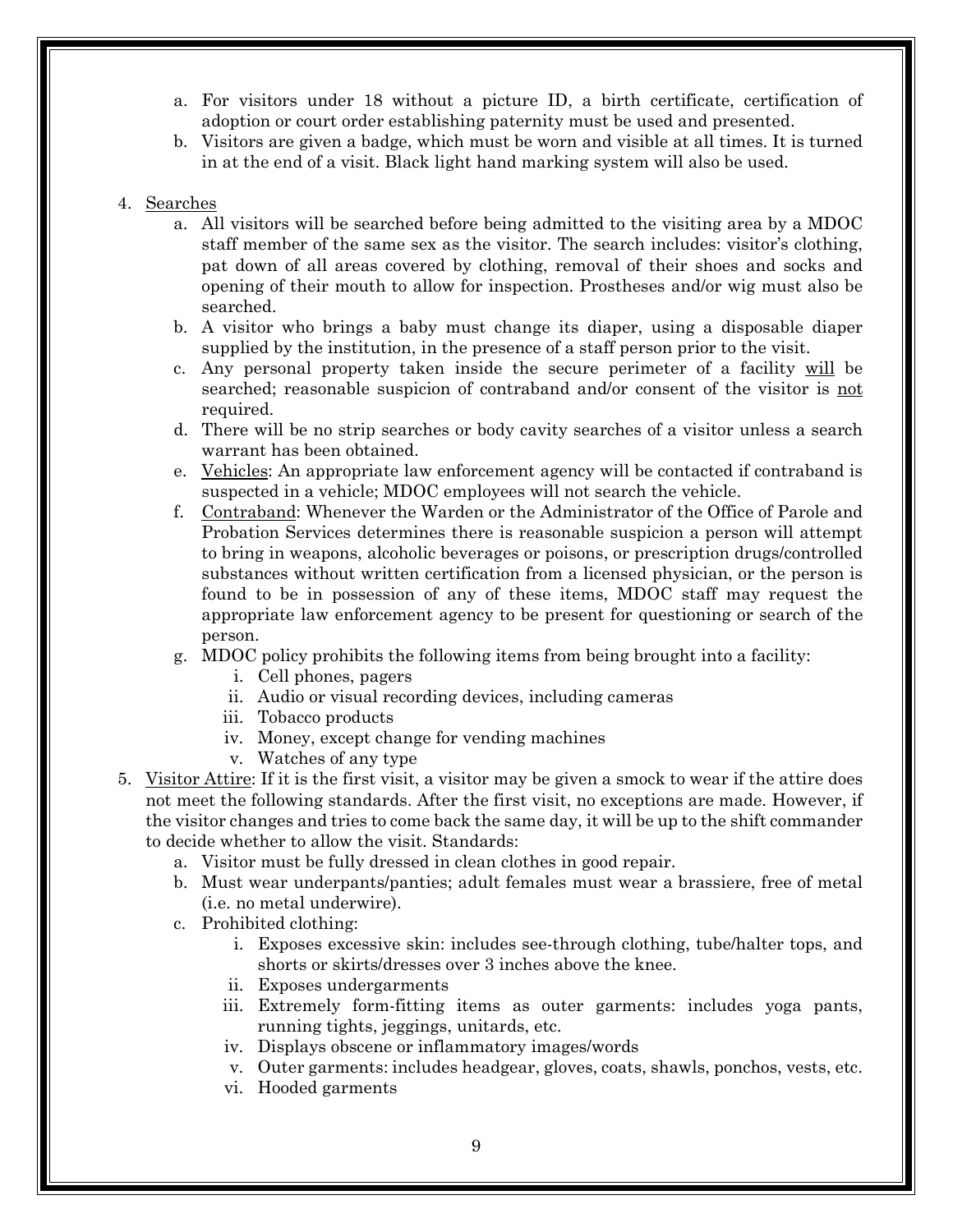- vii. Electronic wrist bands (i.e. FitBit), pendants, eyeglasses or similar items which contain a camera, GPS, wireless or electronic functions.
- d. Religious headgear is allowed, but subject to search/inspection
- e. Must wear footwear at all times.
- f. Jewelry is itemized on entry and departure. No more than 10 pieces.
- g. Electronic wristbands, pendants, eyeglasses, or other items that contain a camera, GPS, or wireless capacity are prohibited.
- h. ALL Watches: Visitors are no longer permitted to wear watches into visits.

#### **Entering the Visiting Room (VR):**

- 1. Property Visitors can bring into the VR:
	- a. Locker key
	- b. Visitor pass
	- c. ID card
	- d. MONEY for food:
		- i. Most prisons now use pre-paid vending cards. There are kiosks in the lobby of these prisons, where you can buy cards and add money. NOTE: these cards are not transferrable from prison-to-prison, so only place money on the card that you will use during that visit, in case your loved one is transferred.
		- ii. Some prisons, although very few, still allow change for vending machines, at a maximum \$25 per visitor; over three visitors in group, maximum is \$60.
		- iii. Call prior to the visit to determine if the facility uses cards or change.
	- e. Infant: two clear plastic bottles, one pacifier, one single-layered baby blanket. Sippy cup if toddler present. Breastfeeding is not permitted in the VR.
	- f. Medications and/or medical equipment, approved by shift commander.
		- i. Paraplegics must use facility's wheelchair while in the VR. Member of that visitor's visiting party is responsible for moving the individual to the facility wheelchair. If this move cannot happen, they can use their own wheelchair, but it will be a non-contact visit.
		- ii. Quadriplegic: may use their own wheelchair, but chair will be inspected. Clothed body search of exposed areas without removal from the chair.
		- iii. Service animal: harness/collar, cape or backpack will be searched.
	- g. Photo tickets
	- h. Legal documents can be brought in by immediate family members; cannot be left with the incarcerated person and can be searched.
	- i. Attorneys, their representatives, legal paraprofessionals, law clerks on attorney visits may bring: legal papers, writing pads and implements, softbound copies of law books and up to \$25 in change or prepaid card. Attorneys may leave legal documents at the front desk at the end of the visit. Delivered as mail to the incarcerated person.
	- j. Outreach volunteers and clergy: two religious books, pen/pencil, notepad, up to \$25 in change. Cannot be given to the incarcerated person. Clergy may bring in sacramental items only if Warden approves before the visit.
	- k. Media: notebook/pad and pencil/pen. Cannot be given to the incarcerated person.
- 2. Physical Contact: The only allowable contact is one kiss and one embrace at the beginning and end of each visit and when a picture is being taken. The incarcerated person and the visitor can have their arms around the shoulders of one another and may hold hands. If the incarcerated person is a parent or grandparent, they may touch and hold their child under two and bottle feed their infant while visiting.
- 3. Exchanging Attire is Prohibited: The MDOC policy states, "Visitors are not to exchange or give any part of their attire to a prisoner." For example, do not let the incarcerated person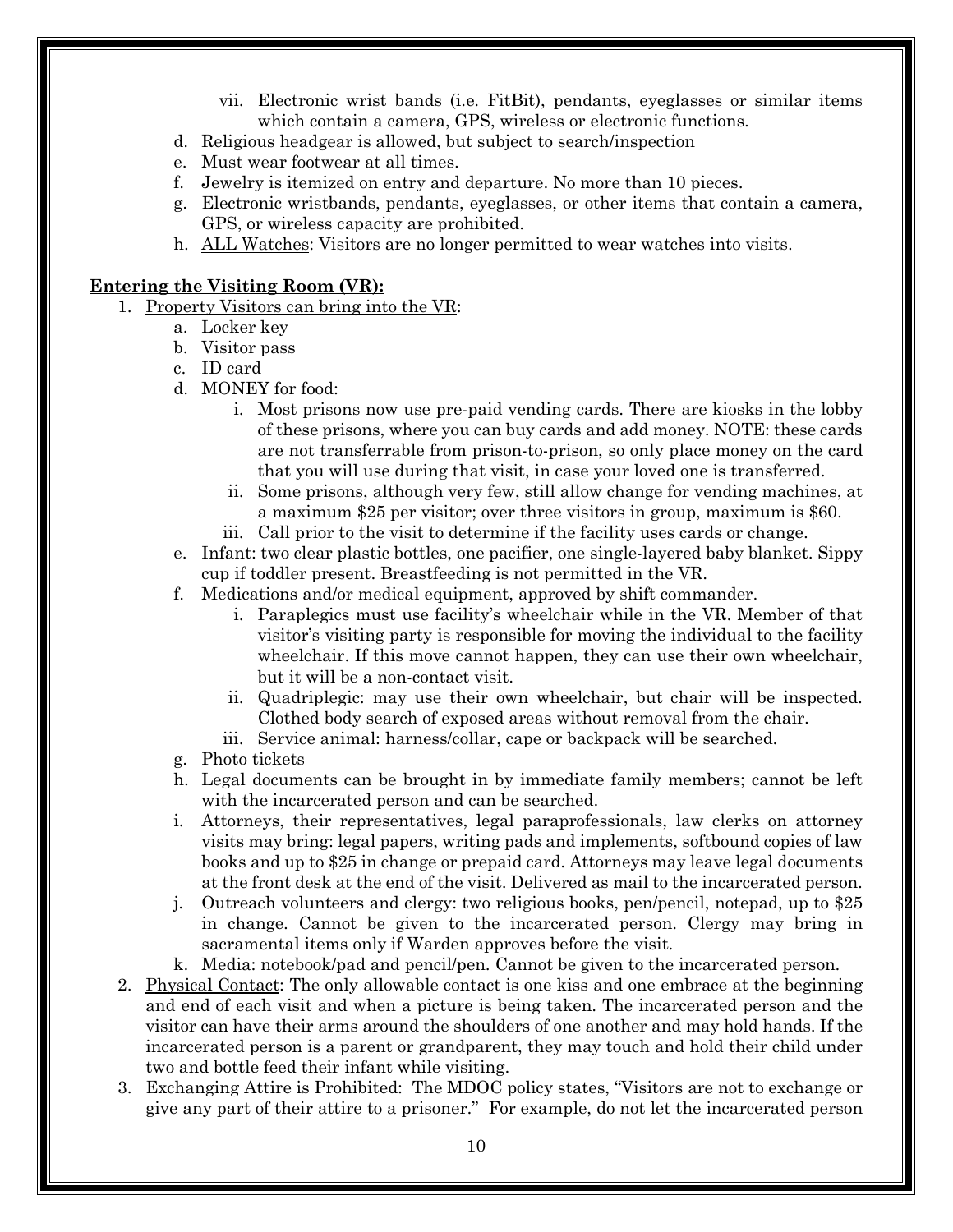try on your glasses just to see how they look, or borrow your sweater if they are cold. This could result in a visitor restriction.

- 4. Use of Restrooms:
	- a. Only use restrooms designated for public use, not those used by incarcerated people.
	- b. Infant: visitor may change the infant's diaper in a designated area; an incarcerated person may not change the diaper
	- c. Searched prior to returning to VR.
	- d. Cannot use restroom during count time.

#### 5. Photos:

- a. An incarcerated person cannot be photographed with another incarcerated person or another incarcerated person's visitor.
- b. Inappropriate gestures will lead to confiscation of the photo.
- c. The incarcerated person cannot take photo tickets back to the housing unit.
- d. All tickets must be used or removed at the end of the visit.

#### **Other Types of Visits:**

- 1. Hospital Visits: Hospitalized incarcerated people may have visitors who meet the above requirements only if the incarcerated person is critically ill, as verified by the attending physician, and with prior approval of the Warden/Deputy Warden of the facility providing custody coverage.
- 2. Non-contact visits: incarcerated people in Level V, those serving a disciplinary sanction in detention (punitive segregation), or those classified to administrative segregation will only be allowed non-contact visits. Also, the Warden can limit an incarcerated person of any security level to non-contact visits when:
	- a. Immediate family member or an attorney is subject to a visitor restriction.
	- b. Adequate search cannot be done due to the presence of a medically required device.
	- c. The incarcerated person is being monitored for suicidal behavior.
	- d. The Warden determines, based on a review of a guilty finding in a major misconduct charge or the upholding of a visitor restriction, that an incarcerated person or visitor demonstrates unmanageable behavior that is related to contact visiting.
	- e. If a hearing officer upholds a visitor restriction based on conduct during a noncontact visit, the incarcerated person and the restricted visitor will not receive any visits during the time period of the restriction.

#### **Disallowed/Terminated Visits:**

- 1. Visits may be terminated based on VR overcrowding.
- 2. A visit will not be allowed or will be terminated if:
	- a. The incarcerated person does not want a visit.
	- b. The visitor is a minor family member and is not accompanied by an adult immediate family member of the child or their egal guardian, from the approved visitor's list.
	- c. The incarcerated person/visitor appear intoxicated or under the influence of a controlled substance.
	- d. The incarcerated person or visitor fails to comply with the CFA Visiting Standards.
	- e. The visitor uses verbally abusive language at staff, incarcerated people, or other visitors.
	- f. The incarcerated person commits a Class I misconduct in the VR.
	- g. Reliable information is received that the purpose of the visit is to conduct an illegal act.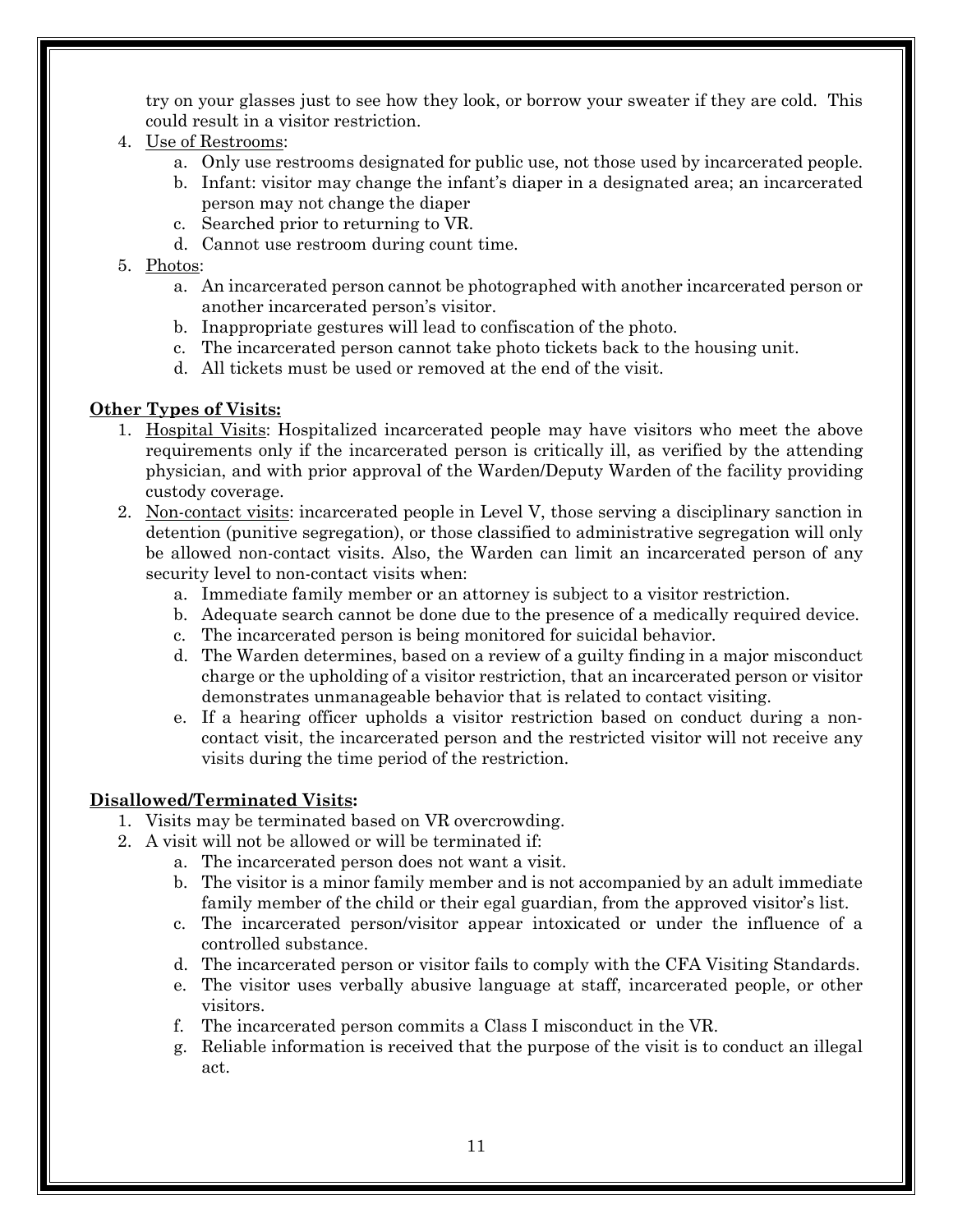#### **Visitor Restrictions**

- 1. A 90-day visitor restriction will be requested if any of the following happen:
	- a. The visitor makes a false statement with respect to visiting
	- b. The visitor damages or attempts to damage MDOC property or engages in disruptive behavior
	- c. The visitor removes or attempts to remove any item from the institution
- 2. A permanent visitor restriction will be requested if any of the following happen:
	- a. The visitor smuggles, conspires to smuggle, or attempts to smuggle items into, or out of, the facility.
	- b. The visitor assaults staff or threatens them with physical harm
	- c. The visitor assists, conspires to assist, or attempts to assist an incarcerated person to escape
	- d. The incarcerated person or visitor touches or exposes the breasts, buttocks, or genital area during a visit.
	- e. The visitor has a pending felony or misdemeanor charge or has been found guilty of a felony or misdemeanor that occurred in connection with a visit.
- 3. Director's Restrictions
	- a. The Director of the MDOC may restrict all of an incarcerated person's visits if the incarcerated person is convicted or found guilty of any of the following:
		- i. Felony/misdemeanor that occurred during a visit
		- ii. A Class I misconduct that occurred during a visit or was associated with a visit
		- iii. Escape (attempt or conspiracy)
		- iv. Two or more violations of substance abuse rules, including failure to take a substance abuse test (that restrictions lasts for at least two years).

#### 4. Process

- a. The visitor will be sent the Notice of Proposed Visitor Restriction and the date of the hearing.
- b. A hearing investigator is assigned to all visitor restriction hearings.
- c. The hearing will be conducted within 30 business days of the date of the notice and conducted by a hearing officer from the Department of Licensing and Regulatory Affairs (i.e. *not* the MDOC).
- d. A re-hearing may be requested.
- 5. Removal of a Permanent Restriction
	- a. The visitor may submit a written request to be removed from the permanent restriction to the Warden of the facility in which the incarcerated person is housed.
	- b. The request for removal cannot be made until *one year* after the incident.
	- c. The following scenarios require *at least* a three-year restriction:
		- i. Smuggling (conspire or attempt) a controlled substance, alcohol, a weapon, escape materials, cell phone or other communication device, or money over \$10.
		- ii. Assault or threatening to assault staff or others
		- iii. Assisting (conspire or attempt) an incarcerated person to escape
		- iv. A felony conviction for behavior by the incarcerated person or visitor which resulted in the visitor restriction.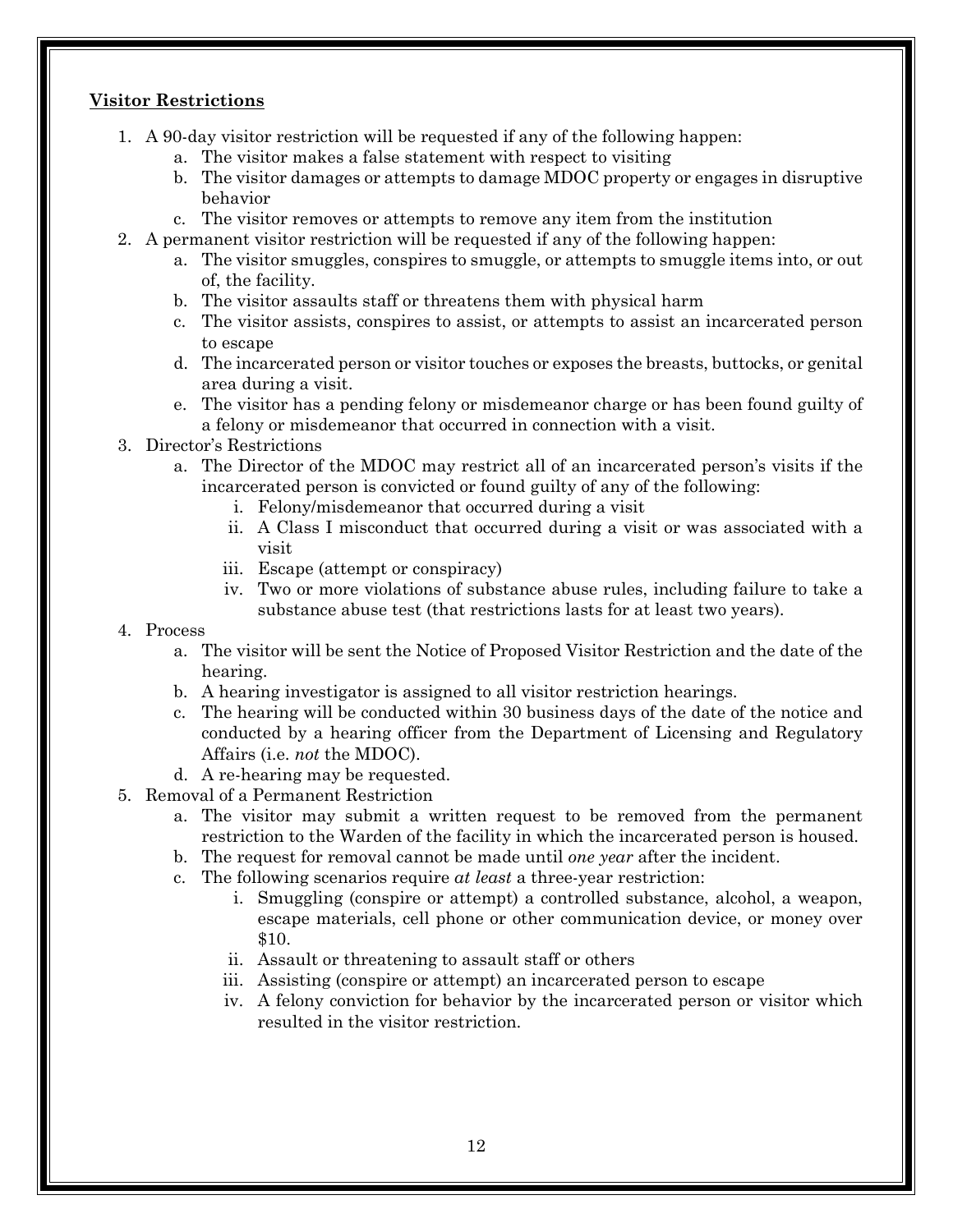\*\*\*The above information is a lot to digest but should be reviewed before visiting a prison. This page is a basic visiting checklist to consider prior to visiting your loved one. The most detailed information on visiting can be found at the facilities—the Correctional Facilities Administration (CFA) Visiting Standards, usually located on the front desk (or online [here\)](http://www.michigan.gov/documents/corrections/VISITING_STANDARDS_-_ENGLISH_426641_7.pdf?%7bC%7d%7bC%7d%7bC%7d%7bC%7d%7bC%7d%7bC%7d20180131161356) and by reading Policy Directive 05.03.140 "Prisoner Visiting" located online [here](http://www.michigan.gov/documents/corrections/05_03_140_571675_7.pdf).

## **VISITING CHECKLIST**

- $\Box$  Am I on the Approved Visitor's List?
- $\Box$  Do I have visits remaining in this month?
- $\Box$  Am I subject to any Visitor Restrictions? (There would have been a formal hearing).
- $\Box$  Are there more than 5 people in my visiting group?
- $\Box$  Do I have picture identification?
- $\Box$  Do any kids have an original birth certificate, a certification of adoption or a court order establishing paternity?
- $\Box$  Did I leave all personal property in my vehicle?
- Did I "shake myself down?" I.e., check my person for cell phones, pagers, watches, cameras, tobacco products (including lighters), money (aside from change for vending machines)?
- $\Box$  Is my clothing appropriate?
	- o My clothes are clean and in good repair
	- o I am wearing undergarments
	- o My clothing does not expose excessive skin
	- o My clothing is not extremely form fitting or extremely loose fitting
	- o My clothes do not have obscene or inappropriate images/words
	- o I am not wearing outerwear
	- o I do not have more than 10 pieces of jewelry
	- o I am not wearing a watch
- $\Box$  Do I have my prepaid vending card?
- $\Box$  Infant: do I have more than 2 clear plastic bottles, one pacifier, one single-layered blanket?
- $\Box$  Toddler: do I have more than a sippy cup?
- $\Box$  Do I have documentation of necessary medications to show to the shift commander?
- $\Box$  In the VR, remember to only kiss and hug once at the beginning, and once at the end of the visit. NO MORE than hand holding or arms around shoulders are allowed in the VR.
- $\Box$  Did I use the restroom prior to the visit?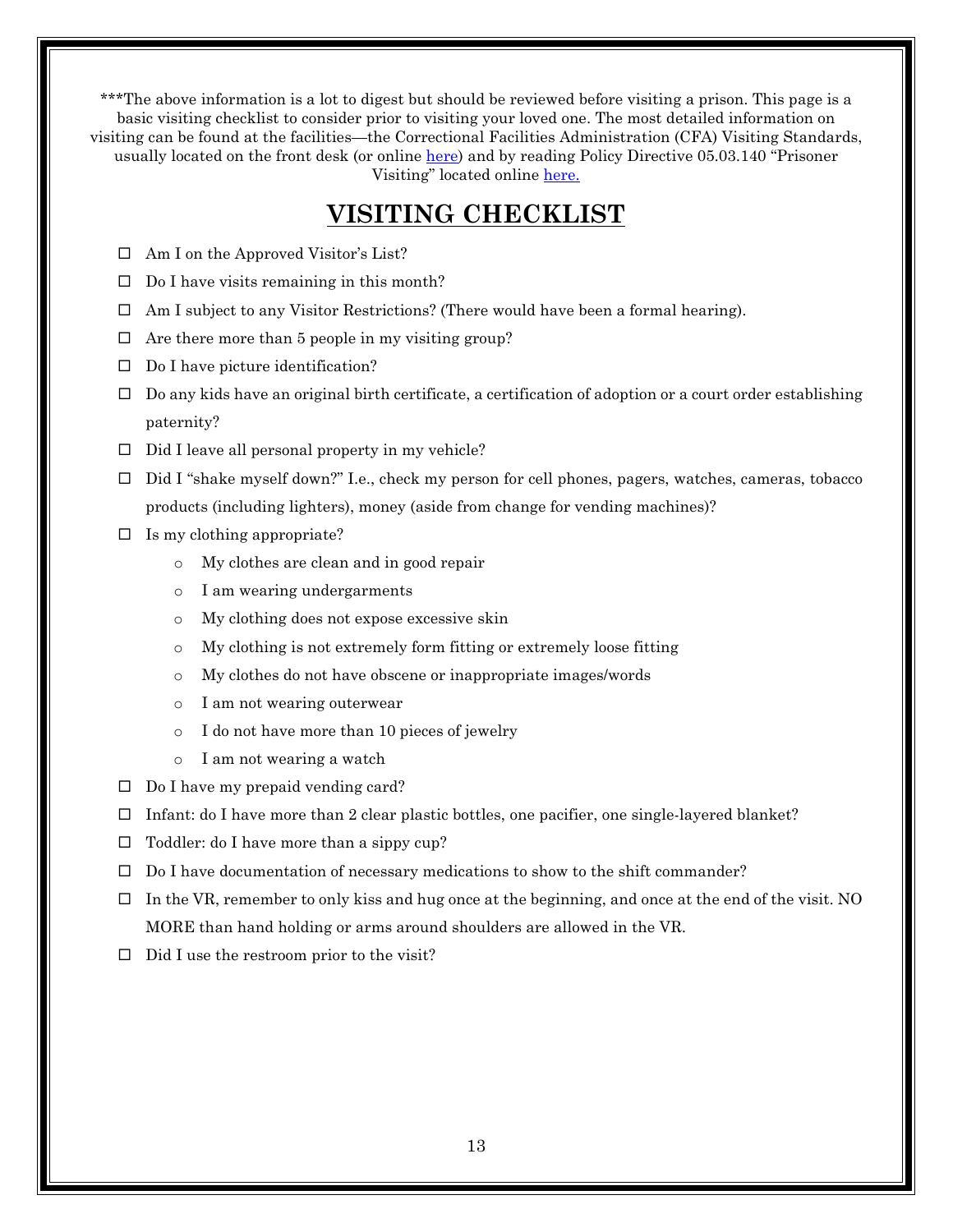# **VISITING DURING COVID-19**

### IN-PERSON VISITS

Visiting prison during COVID-19 is very different. Most of the same rules apply, but there are additional restrictions and procedures.

Scheduling a visit:

- Incarcerated people are allowed fewer visits:
	- Level I: four  $(4)$  visits per month
	- Level II: three (3) visits per month
	- Level IV (General Population and Protection): two (2) visits per month
	- Level V and STG I: two (2) visits per month
	- Segregation and STG-II may have one non-contact visit per month.
- Visits must be scheduled in advance using the GTL Scheduler: [Link here.](https://midoc.gtlvisitme.com/app#:%7E:text=All%20individuals%20who%20are%20approved,hours%20prior%20to%20the%20visit)
- Visits must be scheduled between 72 and 96 hours in advance. For example, if you want to visit on Saturday at 10:00AM, you must schedule your visit between Tuesday at 10:00AM and Wednesday at 10:00AM.
- You should arrive at the facility 45 minutes before your scheduled visit to complete the COVID-19 screening process:
	- You will sign a liability waiver acknowledging that you are taking a risk by entering a prison during the pandemic.
	- All visitors will have their temperature taken.
	- All visitors over the age of two (2) years will also have to take a COVID-19 rapid-test. If you test positive, you will not be allowed to visit.
	- You will complete a questionnaire regarding possible COVID-19 exposures.
- If you are being dropped off to visit, you must have made arrangements in advance for someone to pick you up if you fail the screening process. If you are being dropped off, see if the person dropping you off will stay with you until you have been cleared to enter the facility.
- Visits are limited to two hours. That time period starts from the time the visitor enters the visiting room. Contact the prison if you expect to be late for your visit. Visitors travelling more than 200 miles from their home address for a visit may apply to schedule more than one visiting session for the same day, if space permits and with prior approval of the Warden. **Each twohour session counts as a separate visit**.

*Example: A visitor from Detroit is travelling to visit her son, who is in Level II at Chippewa. She wants to bring his children to visit him on Saturday at 10. One of them is 3 years old, and the other is 18 months old. She must schedule the visit using the GTL scheduler, between 10AM on Tuesday and 10AM on Wednesday. She can schedule one two-hour visit on the scheduler. Since she is more than 200 miles away, she can reach out to the facility to get permission to reserve more than one two-hour visit. If she is granted permission for a second block, their visit will be scheduled from 10AM to 2 PM.*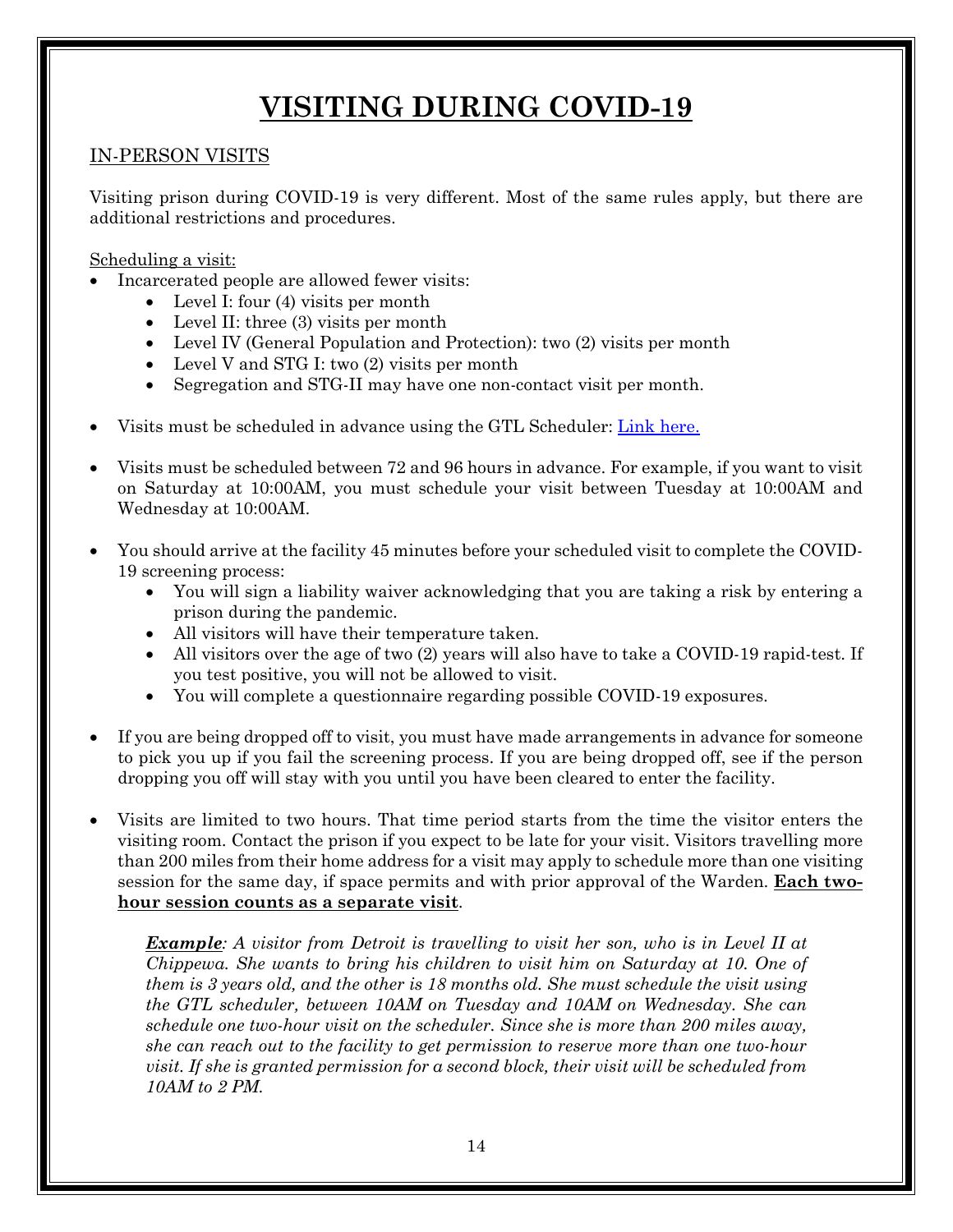*They should arrive at the facility by 9:15. The mother and older child will complete a rapid-test. They will all have their temperatures taken. The mother will answer questions about COVID-19 exposure. Their scheduled time will not begin until they have entered the visiting room. So if they arrive on time and their visit actually starts at 10:15, their visit will go from 10:15 to 2:15.*

#### In-Person Visit Procedures:

- All visitors will have to wear masks. Usually the facility will provide a mask for the visitors, and visitors will be required to wear the masks that the facility provides. You may see officers or other staff not wearing their masks properly (i.e. not covering their nose and mouth). You should still continue to use your mask correctly, because your visit may be terminated if you fail to follow COVID-19 protocol, even if other people around you are not.
- You will receive a disposable wristband instead of a Visitor badge. You must keep it on at all times. It will be removed by staff at the end of your visit. You will still get black-light marking.
- You will use hand sanitizer each time you enter/exit the visiting room.
- Visitors and incarcerated people may embrace once at the beginning of the visit and once at the end, but no other physical contact is permitted. Visits will take place at a table with a Plexiglass barrier between the incarcerated person and visitors.
- Bathroom breaks are permitted as usual, but time spent on bathroom breaks will count as part of the two-hour visit.
- Vending is not permitted at this time. Both incarcerated people and visitors may have water, but it will be located in designated areas. Visitors may lower their masks to drink water.
- The prison will provide disposable crayons and coloring sheets for children, but there will not be any other games or toys available.
- Due to social distancing concerns, no photos will be taken.

You can visit these links for further information. They are also included at the end of your packet:

- [https://www.michigan.gov/documents/corrections/05\\_03\\_140\\_672669\\_7.pdf](https://www.michigan.gov/documents/corrections/05_03_140_672669_7.pdf)
- [https://www.michigan.gov/documents/corrections/DOM\\_2021](https://www.michigan.gov/documents/corrections/DOM_2021-26R6_COVID_Final_3-26-21____720613_7.pdf)[-](https://www.michigan.gov/documents/corrections/DOM_2021-26R6_COVID_Final_3-26-21____720613_7.pdf)26R6\_COVID\_Final 3-26-[21\\_\\_\\_\\_720613\\_7.pdf](https://www.michigan.gov/documents/corrections/DOM_2021-26R6_COVID_Final_3-26-21____720613_7.pdf)

### VIDEO VISITS

- Video visits may also be scheduled using the GTL Scheduler. There are different procedures for the Women's Huron Valley Correctional Facility (WHV). Incarcerated people at WHV must use the prisoner store kiosk to schedule visits.
- Visitors must be approved and on the person's visiting list, just like in-person visits.
- Visits must be scheduled at least 48 hours prior to the visit, but not more than 72 hours prior to the visit.
- Video visits may be terminated and restricted for any of the following reasons:
	- o The visitor wears inappropriate attire. Look to the regular visiting standards to decide whether your clothing meets the requirements.
	- o The visitor shows an unauthorized item during the visit. These include things like money, drugs, or weapons.
	- o The visitor plays music, watches television, videos, or movies during the video visit.
	- o The visitor does not remain seated or shows their entire body during the video visit.
	- o The visitor is in bed or the bathroom.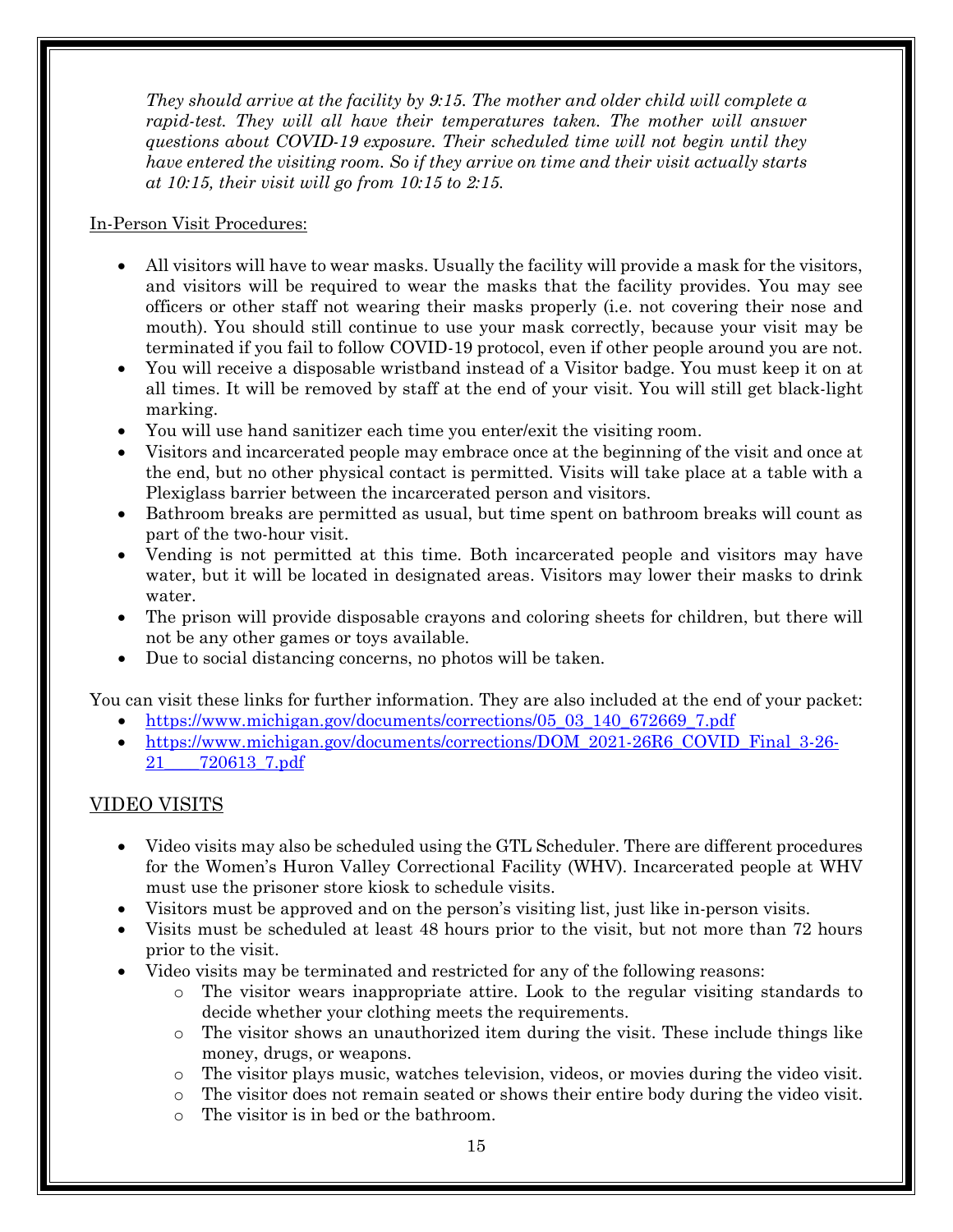- o The conversation between the incarcerated person and visitor is excessively loud, such as arguments or tantrums.
- o The visitor or incarcerated person makes obscene or sexually suggestive comments or gestures.
- $\circ$  The visitor uses electronic devices or telephones during the visit.<br> $\circ$  The visitor is in a moving vehicle.
- The visitor is in a moving vehicle.
- o The visitor is in public.
- o Unscheduled visitors come into the visit.

#### **Tips for video visits:**

- Conduct a video visit in a private residence, in a room with only scheduled visitors present.
- Wear clothes that you would wear during an in-person visit.
- Do not sit in your bed or anywhere that might look like a bed.
- Speak loudly enough for the person you are visiting to hear you, but do not yell or make any other excessive noise.
- Do not bring anyone into the visit who has not been identified as a scheduled visitor.
- Treat a video visit like an in-person visit. Assume that you and the person you are visiting are subject to all of the same rules as an in-person visit.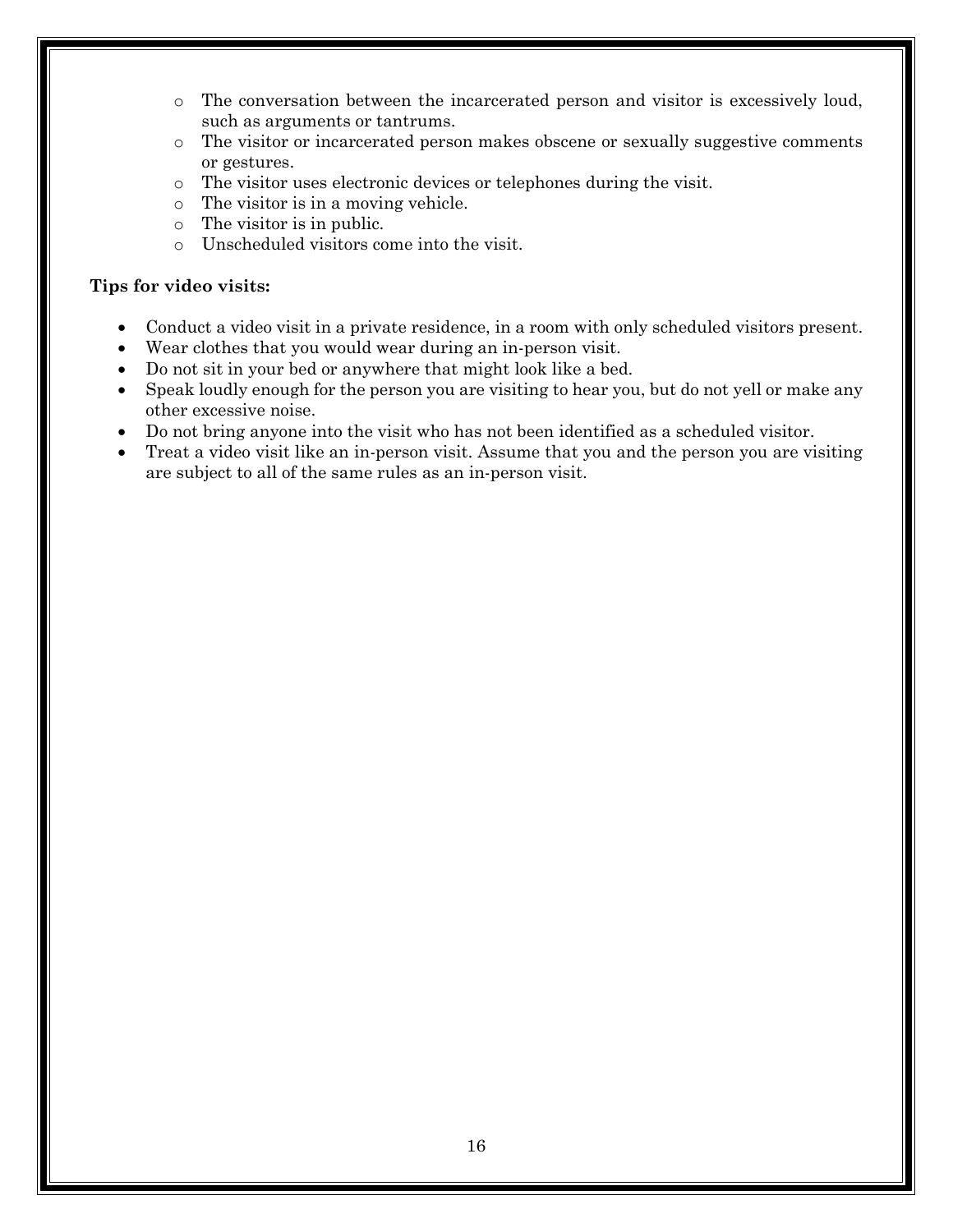# **TRANSFERS**

A common question we receive from our clients and their family members is to request a transfer to a different prison, usually closer to the client's family and support system. While we understand the desire, there is very little SADO can do to secure transfers. The MDOC usually only transfers if there is a medical or programming need, the incarcerated person needs to be transferred to a higher or lower custody level, or there are safety issues between incarcerated people at one facility. This sheet includes information about placement in the MDOC, so family members can better understand all the factors that go into deciding where a person is housed.

- There are five security levels for MDOC facilities: Level 1 (I), Secure Level 1 (I), Level 2 (II), Level 4 (IV), and Level 5 (V). Level I is the least secure; Level V is the most secure.
- A person can be classified (labeled) as Level I, II, IV, V or to Administrative Segregation. Administrative Segregation is the most restrictive level of security classification; no prison is comprised solely of Administrative Segregation beds, but rather there are Administrative Segregation units throughout the State.
- Each facility has a Security Classification Committee (SCC), appointed by the Warden to determine the classification level of each incarcerated person.
- The SCC completes a Security Classification Screen to determine a person's level, which considers their history (escape risk, gang affiliation, etc.) and behavior while incarcerated (tickets, obtaining a GED, etc.). The points from both sections determine the level.
- The MDOC can depart from or waive the recommended level of placement. Reasons for a departure/waiver could include an ongoing investigation, the nature of recent misconducts, access to medical/mental health treatment, or a lack of bed space.
- Usually, a person's security level is reviewed every 12 months.
- Besides a person's security level, the MDOC must consider the following factors in determining what prison to place someone in. Not all services are available at every prison.
	- o Mental Health treatment
	- o Therapeutic and Religious Diets
	- o Wheelchair Accessibility
	- o Vision/Hearing Impaired Accommodations
	- o Inpatient Medical Care
	- o Dialysis
	- o Programming Needs, including Special Education services
	- o Re-Entry In-Reach
	- o Youthful Offenders
	- o Special Problem Offender Notices (SPON): prohibits certain incarcerated people from being housed in the same facility.

#### **Special Notes on Administrative Segregation and Protective Custody**

Administrative Segregation

- The SCC must classify an incarcerated person to Ad. Seg., which is different from Detention; Ad. Seg. can be long-term, and Detention is usually 30-days or less as a result of a ticket.
- Many reviews are required to keep a person in Ad. Seg., including by housing unit teams, the SCC, the Warden, the Regional Prison Administrator and Qualified Mental Health Professionals.
- A person will be reclassified to a lower level only with the approval of the SCC and the Warden.
- There are two programs the MDOC designed to help people get out of long-term Ad. Seg.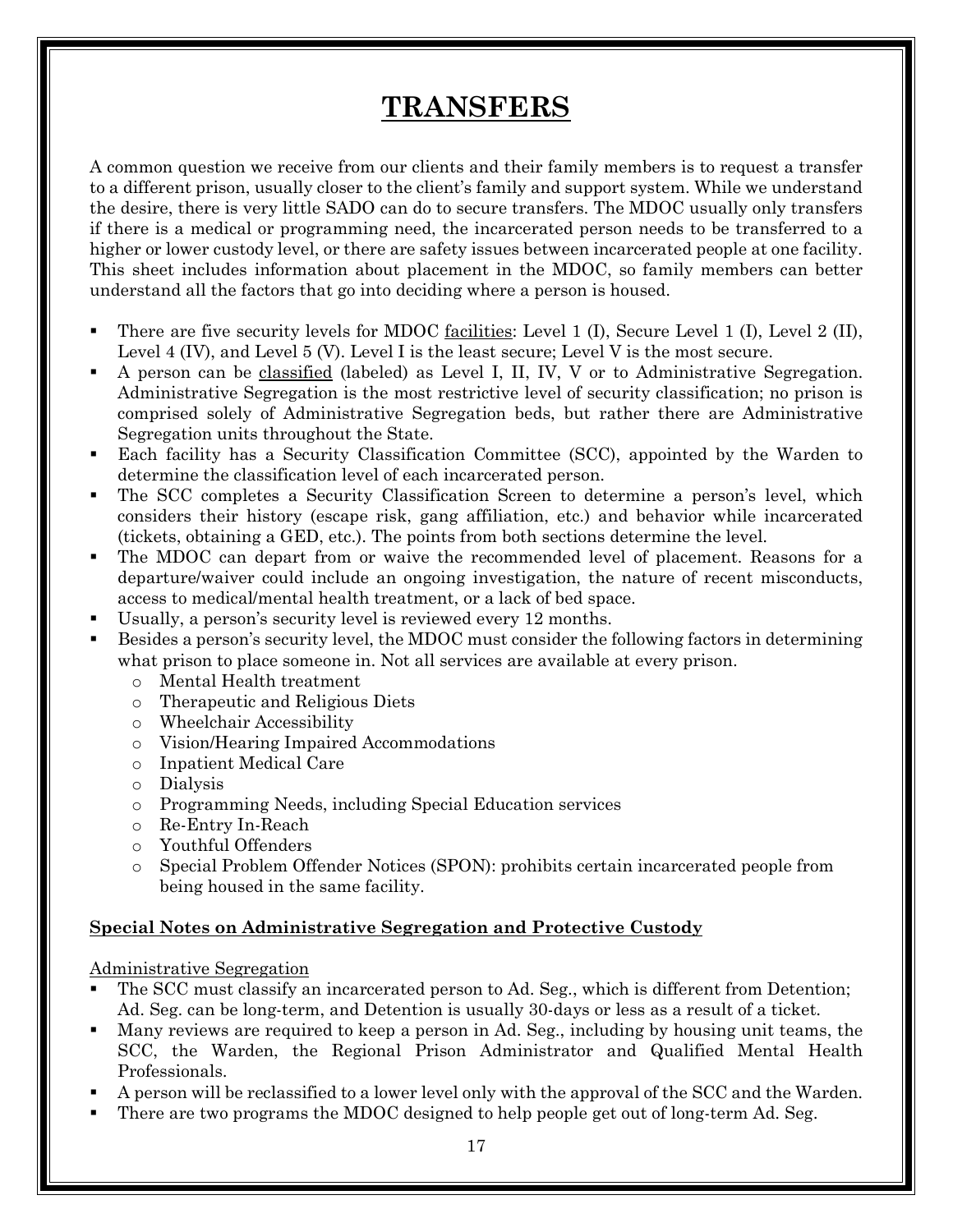- o The Segregation Incentives Program is a six-phase progression of behavior expectations and incentives to encourage appropriate conduct. The incarcerated person get benefits as they pass the phases, including a TV, phone calls to family, food items, etc.
- The Reintegration (RI) Program is a voluntary program for people already reclassified from Ad. Seg. to General Population (GP), but are resistant to engage in group activities common to a GP setting. There is a dedicated housing unit for RI people, where they are not required to engage in activities in a group setting.

Protective Custody (PC): Oftentimes, family members fear for the safety of their loved ones in prison and try to get them placed in Protective Custody. There are several steps both the MDOC and the incarcerated person must take before placement in PC would be approved.

- The incarcerated person must request protection formally. There will be a hearing, and the person er will be expected to "name names" and provide specific information about the danger they are in.
- If approved, the MDOC must first move the person to another housing unit at the same facility.
- If the different housing unit does not work, the MDOC must transfer to a different prison.
- If the new prison still does not work, then, and only then, the MDOC can consider placement in one of the two PC units—at Bellamy Creek in Ionia or Oaks in Manistee.

#### **How can I help my loved one . . .**

- 1. Obtain a Transfer? There is very little a family member, or SADO, can do to secure a transfer, especially to a specific prison. However, you can tell your loved one to:
	- a. File a grievance regarding their Security Level. If they have been departed or waived to a higher security level, your loved one can file a grievance regarding their placement.
	- b. Refrain from getting tickets. There is virtually no way the MDOC would transfer if your loved one has a bad institutional record.
	- c. Work with their counselor and/or health care if they need any of the above programs/services, and cannot get them at their current prison. After attempting to resolve with staff, they can file a grievance.
	- d. Be patient. Your loved one should understand that transfers, not based on the above reasons, are rare and that they are not being specifically targeted.

#### 2. Get out of the Hole?

- a. Advise them to file a grievance regarding their continued placement in Ad. Seg.
- b. Encourage them to behave properly, and therefore pass through more phases of the Segregation Incentives Program. They will be more likely to be released if they have completed all six phases.
- c. Work with their counselor to determine if the RI unit may be a good fit.
- 3. Obtain Protective Custody (PC)?
	- a. You must tell your loved one to file a formal request for protection and that they will have to share specific information.
	- b. Calling the prison and expressing concern about your loved one's safety will not result in PC placement, let alone a transfer.
	- c. Advise them to file a grievance if a formal request was denied.
	- d. Be patient; try to make a new housing unit or new prison work, prior to placement in PC.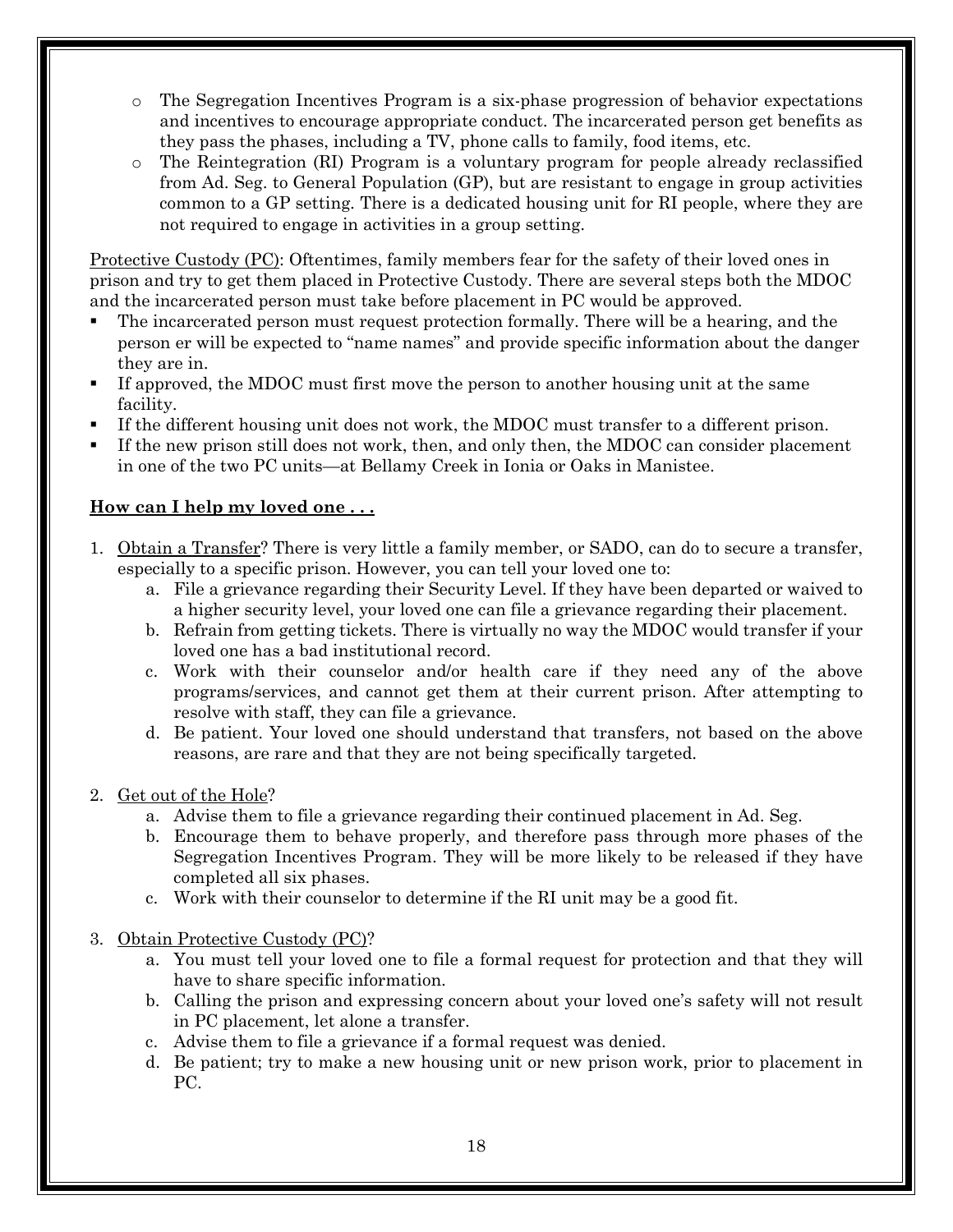- 4. The Legislative Corrections Ombudsman: You, or your loved one, can always write to the Ombudsman. The following types of placement cases will generally be investigated (not general requests for transfers):
	- a. Long-term placement in Administrative Segregation (i.e. over one year);
	- b. Long-term placement in Level IV or V, when the incarcerated person screens at I or II;
	- c. A need for transfer based on medical or mental health accommodations;
	- d. A need for transfer based on a religious diet;
	- e. A need for transfer based on a SPON being housed at the same facility;
	- f. A challenge to a STG (Security Threat Group/gang) label, which affects placement options.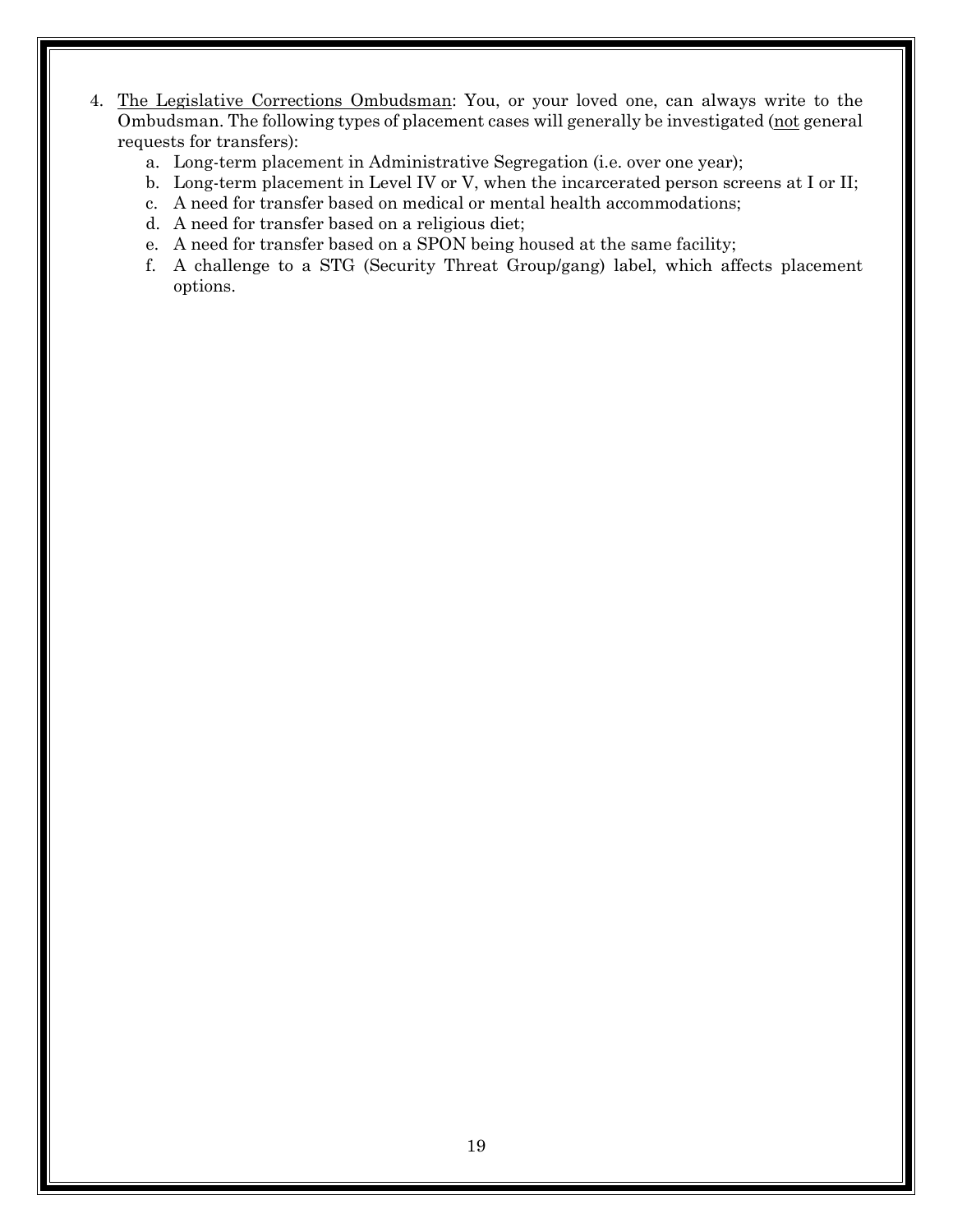# **COMMUNICATING WITH INCARCERATED PEOPLE**

Calling Incarcerated People

- Incarcerated people can place 20 personal telephone numbers on their telephone list.
- Incarcerated people can update and/or make changes to their telephone list based on the schedule described in Attachment A of Policy Directive 05.03.130.
- Incarcerated people can make calls in the following ways:
	- o Collect: Note: Collect calls cannot be made to cell phones, office phones, or hospital numbers.
		- Collect calls are billed to the called party each month. Please note: some local phone providers have a maximum amount limit for collect calls. Contact your local provider to see if there is a max. Otherwise, if there is a max, and you reach it, you will not be able to accept further collect calls from your loved one.
	- o Prepaid Account: Pubic Communications Services (PCS) has a prepaid collect option, AdvancePay®. Friends and family members can create calling accounts to their personal phone numbers, and if an incarcerated person calls these numbers, the charges are deducted from the called party's account.
		- Setting up a Prepaid account:
			- Visit [www.offenderconnect.com](http://www.offenderconnect.com/) or call 855.466.2832 to set up an AdvancePay® account.
			- PCS charges a \$3.95 Credit Card Transaction Fee for each funding transaction. This fee will be deducted. So, if you deposit \$20.00, your final total will be \$16.05.
			- Customers receiving calls from MDOC prisons may fund more than one prepaid account (phone number to be called) with a single transaction and single fee charge if each phone number to be funded is setup under the same web profile. Please contact PCS at 855-466- 2832 if you are interested in funding more than one prepaid account with a single transaction.
			- There is no minimum deposit for transactions done via the web, IVR or over the phone.
			- There is no fee to close an account.
			- You may also fund an account at no charge via a cashier's check or money order. There is a \$25 minimum payment amount for funding by mail. Payments should be sent to: AdvancePay, PO Box 911722, Denver, CO 80291-1722. Please include your name, the name of the correctional facility where the person is incarcerated and your phone number. Note that it may take up to five (5) business days from when PCS receives payment for the funds to be added to the Prepaid Account.
	- o Debit: Incarcerated people can purchase debit minutes through the facility accounting process. Incarcerated people can call any numbers, including cell phones, with their debit account.
- Cell Phones: For an incarcerated person to be able to call a loved one's cell phone, they must use the Prepaid collect or debit systems. Traditional collect calls cannot be made to cell phones.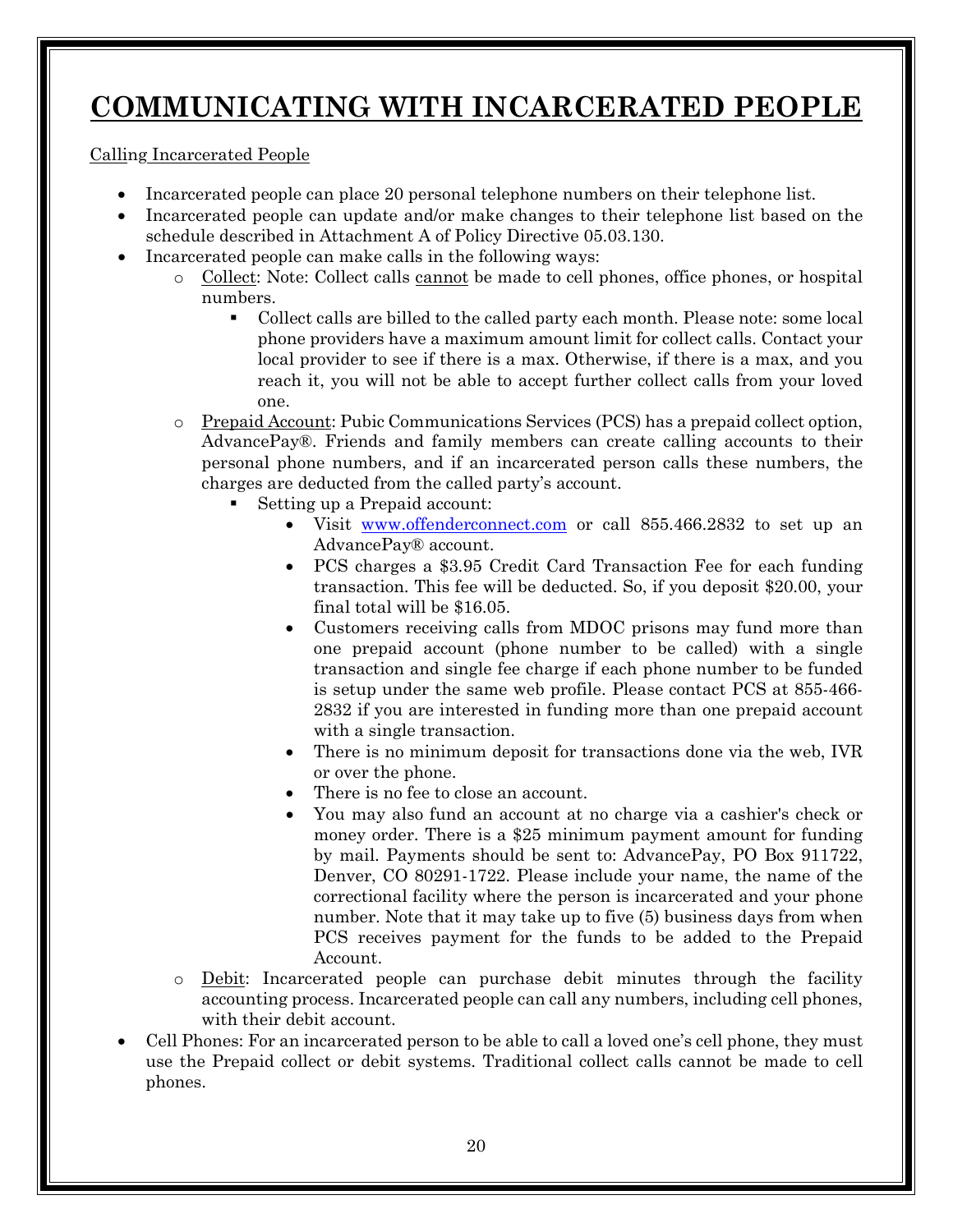#### Writing to Incarcerated People

• When writing to an incarcerated person, you must use the name and address of the facility where they are located, the person's name, and their MDOC number. Example:

John Smith, #987654 A Michigan Correctional Facility

- 1234 Prison Street
- Anytown, MI 49999
- You can find out the person's number, facility, and address by visiting the Offender Tracking Information System (OTIS).
- Mail may be denied if:
	- o It is a threat to the security of the facility
	- o May encourage criminal activity
	- $\circ$  It interferes with the rehabilitation of the incarcerated person, which includes mail:
		- Violating federal or state law, or postal regulations
		- Containing physical contraband (anything the incarcerated person cannot have)
		- Containing a criminal plan or conspiracy
		- Containing threats
		- Describing or depicting sexual acts or nude photographs
		- For the purposes of operating a business from within the facility.
- If there is a question as to whether mail will be denied, the best advice is to not send the questionable material.
- NEW MAIL POLICY: In November 2017, the MDOC updated its incoming mail policy to address concerns with Suboxone and Fentanyl being smuggled into prisons via the mail. The following mail shall now be rejected:
	- o Mail that is taped, pasted, or otherwise joined to another item
	- o Mail that includes written/printed content in a medium other than black or blue ink or graphite pencil. This includes mail printed from a color printer except color photographs printed on standard white paper. I.e., you can also not send in any pictures drawn by children in crayon, marker, etc.
	- o Mail written on non-white, heavy weight, or construction paper
	- o Mail with stamps, stickers, or anything affixed to the paper with an adhesive
	- o Non-commercially produced or multi-fold greeting cards, greeting cards made of nonstandard card stock paper, which have embellishments, or exceed 6"x8" in size.
	- o Mail containing lipstick or a foreign or unknown substance, including unusual stains, body fluids, perfumes, or oils.
	- o Note: All envelopes will be discarded by the MDOC upon receipt and the contents will be placed into a plain MDOC envelope prior to giving to the incarcerated person.
	- o The policy was updated yet again in September 2020 and now all incoming personal mail including envelope will be photocopied and the photocopy will be delivered to the incarcerated person it is addressed to. The original, including cards and drawings, will be shredded and disposed of.

#### Emailing Incarcerated People

- Family members and friends can send e-mails to incarcerated people through *JPay.*
- People who wish to send e-mails must have an account with *JPay*. Visit [w](http://www.jpay.com/)[ww.jpay.com](http://www.jpay.com/) to create an account.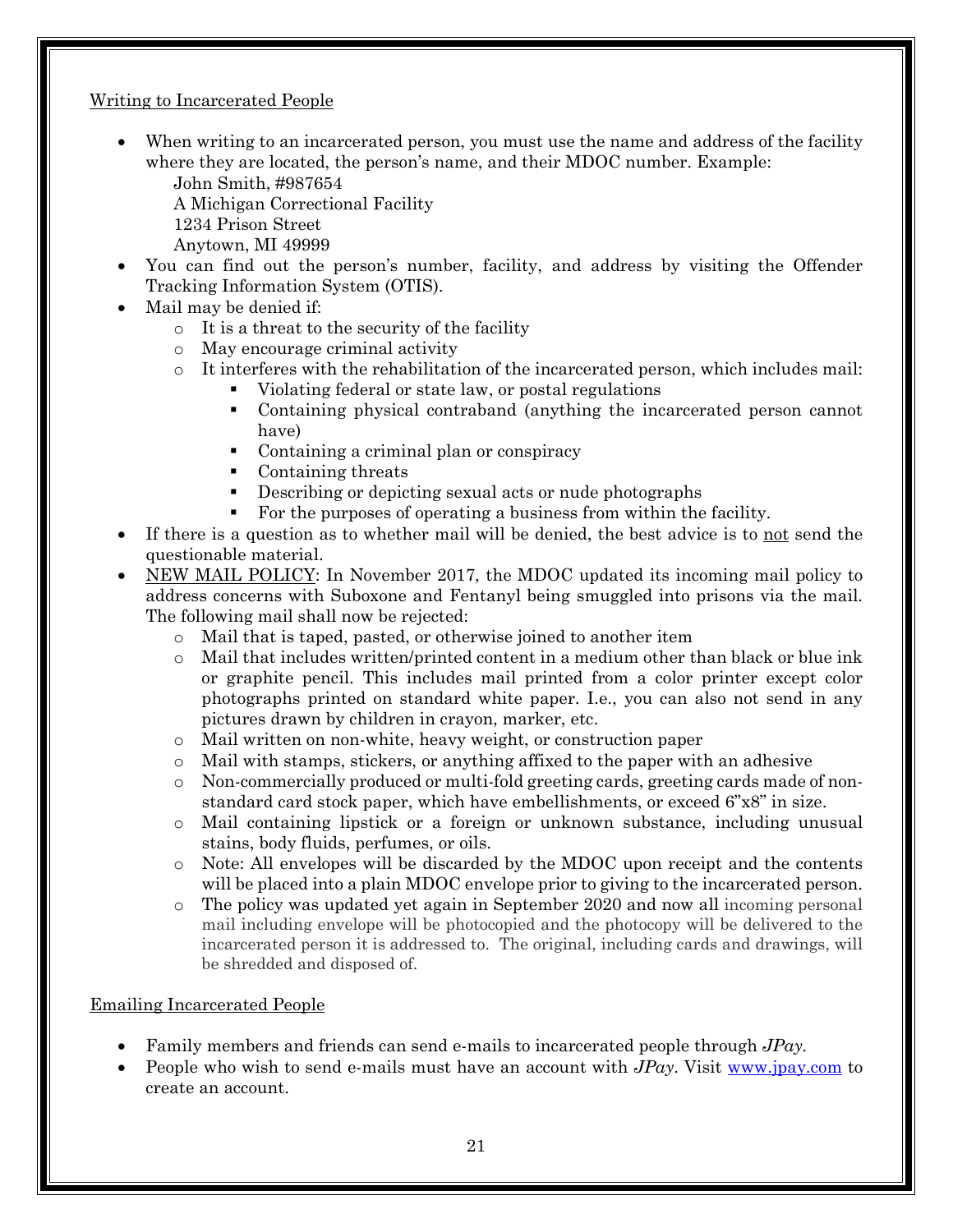- The customer (family member, friend, etc.) will have to purchase "stamps" or a subscription through *JPay* to send e-mails.
- Note: All mail is electronically scanned by *JPay* for security issues and then sent to the MDOC, where it is again reviewed prior to being released to the incarcerated person.
- Incarcerated people receive the message on kiosks in the housing unit and can reply by purchasing electronic stamps from JPay on the kiosk. Emails can be printed for the incarcerated person for a nominal fee.
- **NOTE: All e-mails are reviewed, monitored, etc., just like regular mail.** Know that MDOC will be reading the content of the e-mails.

#### Sending Money to Incarcerated People

- NOTE: Deposited funds are subject to collection by the MDOC to pay for obligations imposed by the sentencing court or other obligations. Essentially, this means that all of your money may not go to your loved one for personal use in the facility. See below for further information about removal of funds.
- GTL Financial Services is the vendor used for friends and families to deposit money into an incarcerated person's account.
- Money Orders
	- o Make payable to *GTL Financial Services* and mail to GTL Financial Services, 2603 NW 13th Street, P.O. Box #328, Gainesville, FL 32609-2835.
	- o You must include a deposit form, which can be found in each correctional facility, and online.
	- o Any notes or letters included with the payment will be discarded by GTL.
	- o Deposits may not exceed \$300 in value.
	- o Questions regarding the processing of money orders should be directed to GTL at (877) 650-4249.
- Electronic deposit of funds
	- o GTL accepts electronic deposits at [www.ConnectNetwork.com](http://www.connectnetwork.com/) or via phone at (888) 988-4768. Fees apply to both of these transaction types.
	- o GTL will offer cash/credit/debits deposits at select prison kiosks.

#### Removal of Funds

- Funds are removed from an incarcerated person's account under the following priority, unless otherwise ordered by a court:
	- o Administrative correction to the account
	- o Payment of victim restitution
	- o Payment of child support
	- o Payment of fees or costs pursuant to a court order, victim restitution, or the Prison Reimbursement Act
	- o Payments of fees for medical services (co-pays)
	- o Payment of all other intuitional debts, including debts to the Prisoner Benefit Fund
- All funds are used to satisfy the above debts, except as follows (in relevant part):
	- $\circ$  It would leave the incarcerated person with less than \$10/month for personal use
	- o A total of 50% of funds received over \$50/month will be removed for payment of restitution, criminal fees and costs, or child support
	- o If the incarcerated person has a medical co-pay or other institutional debt, 100% of the positive account balance will be collected initially, even if this leaves less than \$10/month. The remaining debt will be limited to 50% of future funds received.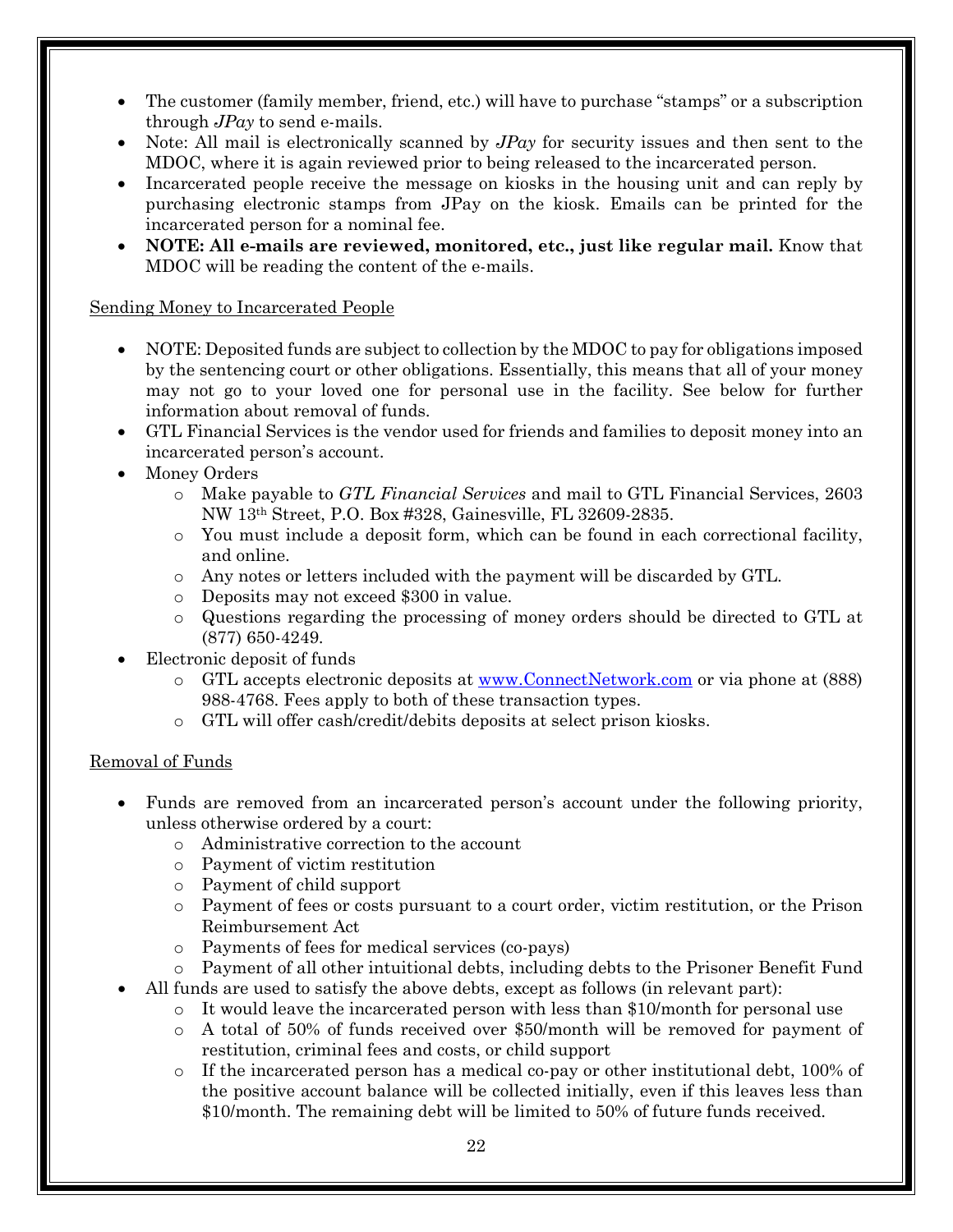Sending Property to Incarcerated People

- Securepak: This program allows family members to send packages with goods to incarcerated people. Visit <http://www.michiganpackages.com/> to learn more about what you can send.
- Ordering Property: Generally, property must be purchased by incarcerated people through the prison store or ordered from approved vendors.
	- o However, the public may purchase allowable books, magazines, and other publications (they must be NEW publications) for incarcerated people.
	- o These must be sent directly to the incarcerated person from an approved Internet vendor.
	- o Some approved Internet vendors, such as Amazon.com, allow private individuals and other vendors to directly sell publications on their websites. That individual or vendor, not Amazon, then mails out the publication. Incarcerated people can only receive these publications if the approved Internet vendor, i.e. Amazon, actually sold and mailed it.
	- o **Simply, incarcerated are not allowed to receive the publication if sold and/or mailed by a private individual.**
	- o Approved Internet Vendors: [Amazon.com](http://www.amazon.com/), [BarnesAndNoble.com](http://www.bn.com/),<br>EdwardRHamilton.com, HamiltonBooks.com, prisonlegalnews.org, [EdwardRHamilton.com](http://www.edwardrhamilton.com/), [SchulerBooks.com](http://www.schulerbooks.com/), [Walmart.com](http://www.walmart.com/)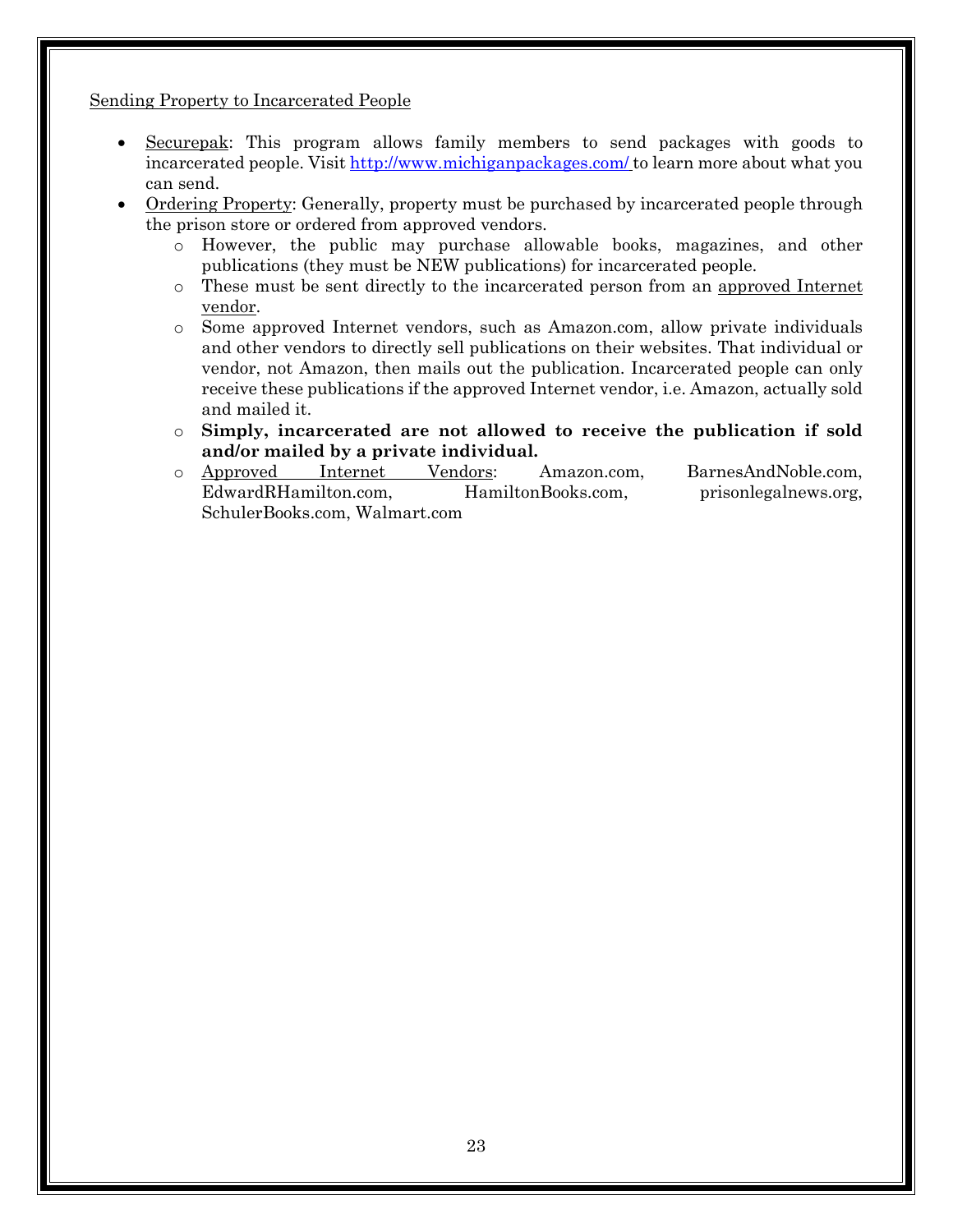# **PAROLE PROCESS**

**Earliest Release Date (ERD):** A person's ERD is the minimum sentence, minus any applicable good time or disciplinary credits (not many people qualify for such credits). People serving a nonparolable life sentence are not eligible for parole consideration, and people serving life with parole sentence have a different parole process.

**Parole Guidelines Score (PGS):** Prior to a parole hearing, a person's Parole Guidelines Score (PGS) is calculated. The PGS considers a person's: Active Sentence, Prior Criminal Record, Conduct, Statistical Risk, Age, Program Performance, Mental Health, and Housing. The PGS helps the Parole Board determine who has a high, average, or low probability of parole.

The Board may DENY parole without an interview if the person has a PGS of low probability of parole. The Board may GRANT parole without an interview if the person has a PGS of high probability of parole, except for people serving for a sex offense or an offense involving the death of a victim. People with a PGS of average probability of parole will be interviewed before being granted or denied parole.

The Board may depart from the PGS range (i.e., deny parole to a person with a high probability of parole, or grant parole to a person with a low probability of parole). In these instances, there must be substantial and compelling reasons stated in writing.

Grievance Procedure: A person cannot grieve decisions by the Board. However, an incarcerated person may grieve and challenge the calculation of the PGS and the accuracy of the information used to calculate the score.

**Parole Eligibility/Lifer Review Reports:** Prior to a parole hearing, each person has a Parole Eligibility Report (PER) prepared by the MDOC. The PER includes: Active offenses for which the person is serving; prior criminal record; overall adjustment while incarcerated or since the last Board review date, including a summary of all Class I/II misconducts; current status toward completion of program recommendation; adjustment while in Community Residential Programs or on parole; the person's cooperation in providing information regarding their financial assets; and the person's parole plans.

#### **Parole Board Interviews**:

- 1. Must be conducted at least 30 days prior to the parole eligibility date.
- 2. Interviews after a continuance (parole denial) must be done at least 30 days before the reconsideration date given by the Board.
- 3. If a parole interview is not conducted in a timely manner and the person is issued a continuance, the person's next parole interview must be scheduled as if the previous interview was conducted in a timely manner.

Interview Process:

- 1. Parole interviews are informal, non-adversarial proceedings, conducted with as much privacy as possible. Custody and security must always be maintained.
- 2. Oftentimes this interview is done by video.
- 3. The incarcerated person and a staff member familiar with classification and program matters must be present at the interview. This staff member will assist the incarcerated person and Board by presenting/clarifying information in a fair and objective manner.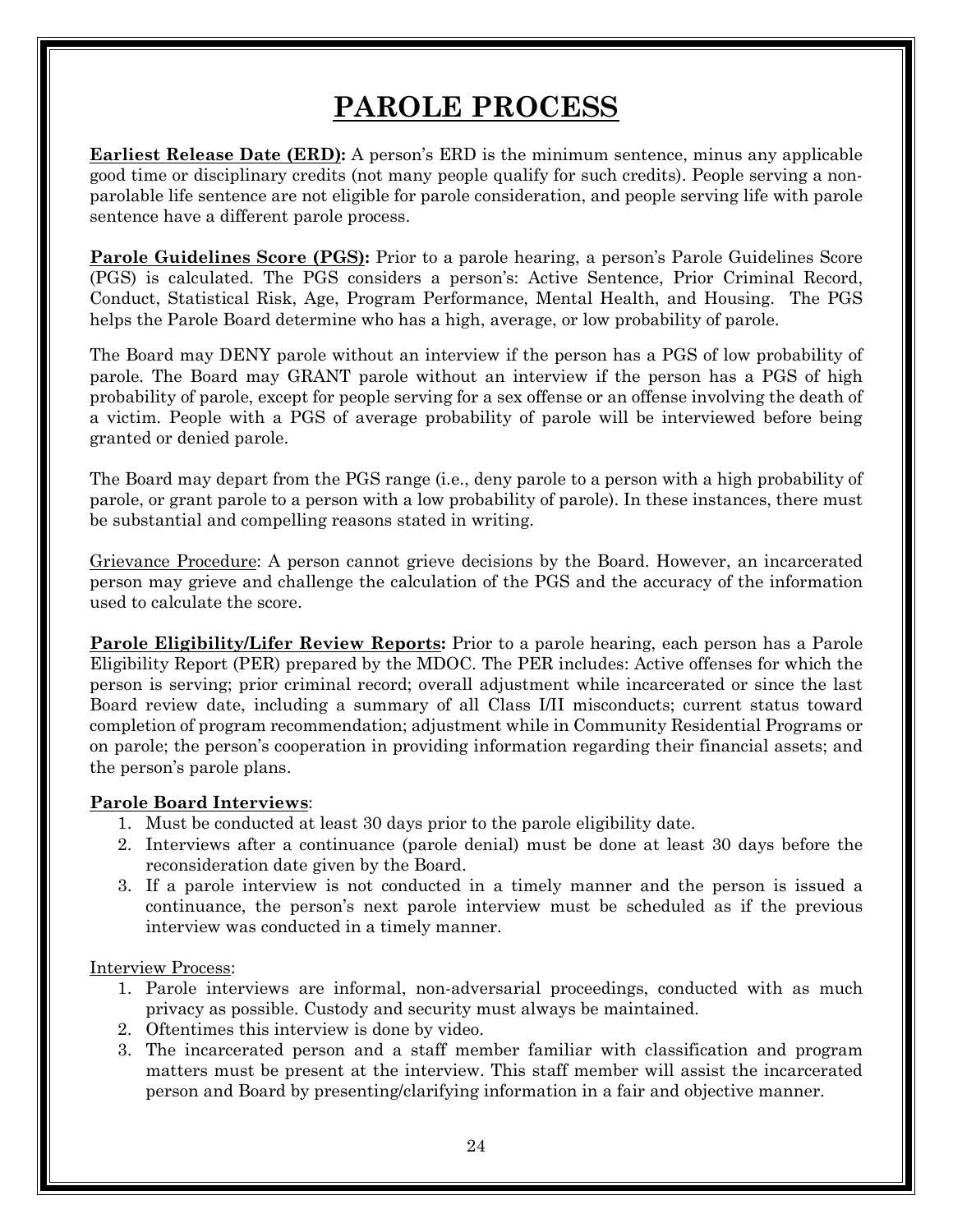- 4. Assistance will be provided to those people who are hearing-impaired or cannot adequately communicate in English.
- 5. The incarcerated person may have a representative of their choice present, but not another incarcerated person or anyone less than 18 years of age. An attorney may be included as the representative, but cannot provide legal representation at the interview and an incarcerated person cannot have appointed counsel at public expense at the interview.
- 6. The Board member will review the incarcerated person's file, including the Presentence Investigation Report (PSIR), the most recent PER, relevant information, and any additional reports requested by the Board. The Board member will discuss with the incarcerated person the nature and circumstances of the offenses for which they are serving, and any issues and concerns cited in the Notice of Intent. The incarcerated person will be given reasonable opportunity to express their views.
- 7. A Department employee cannot make a recommendation to the Board for or against parole, except if the employee is the victim of the offense for which the person is serving, in which case, the employee/victim may address, or submit a written statement to, the Board.

**Parole Board Decision to Grant or Deny Parole:** The Board must send a decision to grant/deny parole using the Board Notice of Decision within 21 calendar days after the final decision is made, except when not administratively possible. If additional information is needed to make a decision, the Board may issue a deferral until such material is received. The reasons for deferral must be recorded on the Notice of Action.

People denied parole will be reconsidered at 12, 18 or 24 months, as determined by majority vote of the Board or a panel of the Board. However, the Board may reconsider a person at 60 months (5 years) under 2 circumstances: the Board concludes the person's history of predatory, deviant, or violent behavior indicates there is a present risk to public safety; or the person was convicted of a firearm offense while on parole or violated a condition of parole by possessing a firearm.

#### **\*An incarcerated person cannot appeal a denial of parole or file a grievance.**

**\*The prosecutor from the county of conviction can appeal the grant of parole. If a prosecutor appeals, the incarcerated person is entitled to an attorney to represent them.**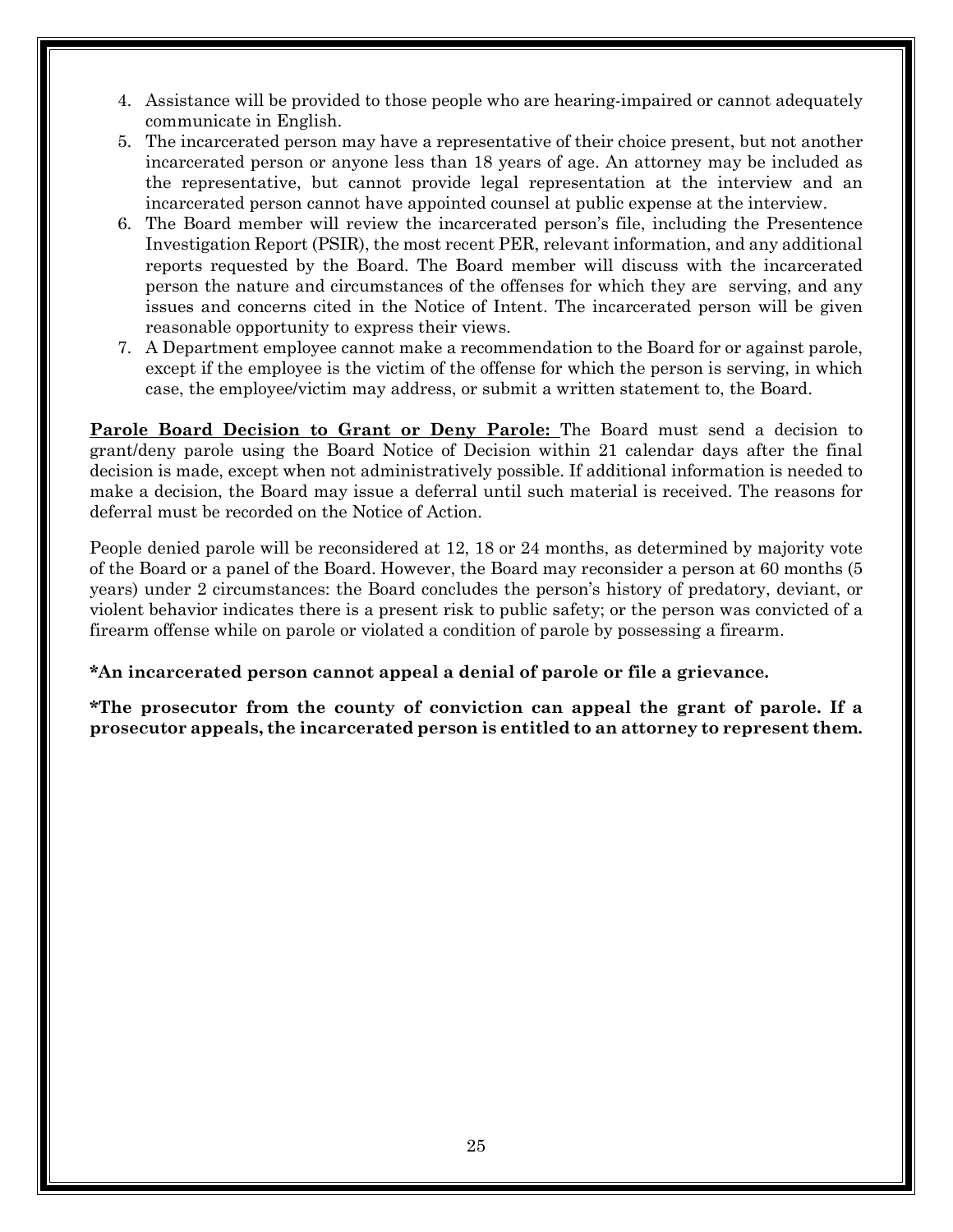# **RESOURCES FOR INCARCERATED PEOPLE AND THEIR FAMILIES**

### **For Issues Related to Incarceration:**

- Legislative Corrections Ombudsman
	- o Agency that investigates issues affecting Michigan Department of Corrections (MDOC), incarcerated people and corrections staff. <http://council.legislature.mi.gov/Ombudsman/Index> Keith Barber, Ombudsman 124 West Allegan, Boji Tower – 4th Floor, P.O. Box 30036, Lansing, MI 48909-1536 Phone: 517-373-8573, Fax: 517-373-5550, Email: [ombudsman@legislature.mi.gov](mailto:ombudsman@legislature.mi.gov)
- American Friends Service Committee (AFSC) Criminal Justice Program
	- o **Advocates for Incarcerated People and Their Families:** The program encourages dialogue among incarcerated people and the general public, works for humane reform of the system, and for the rights of incarcerated people.
	- o [https://www.afsc.org/office/ypsilanti](https://www.afsc.org/office/ypsilanti-mi)-[mi](https://www.afsc.org/office/ypsilanti-mi)
- Michigan Department of Corrections, Office of Legal Affairs
	- o The Office of Legal Affairs coordinates, in cooperation with the Michigan State Police, the investigation of possible criminal or administrative violations of laws or rules by department employees.
	- o Contact Information Phone: 517-335-1418 Fax: 517-335-6814 Email: mdoc-cfa-admin@michigan.gov

#### **For "Big Picture" Issues Relating to Prison Reform:**

- Citizens for Prison Reform
	- o A non-profit organization that empowers incarcerated people's loved ones to bring quality humane treatment for incarcerated people. [www.micpr.org](http://www.micpr.org/)
- Safe & Just Michigan
	- o A non-profit organization that addresses the social and economic costs of the Michigan prison system. Publishes data in support of reducing the prison population while ensuring public safety. <https://www.safeandjustmi.org/>

#### **For Issues Related to Re-Entry:**

- SADO Re-Entry Service Locator
	- o <http://www.sado.org/locate/reentry> Database that contains potential re-entry service providers within your community
- Michigan Parole Board
	- o PO Box 30003, Lansing, MI 48909 Phone: 517-373-0270, Fax: 1-517-335-0039